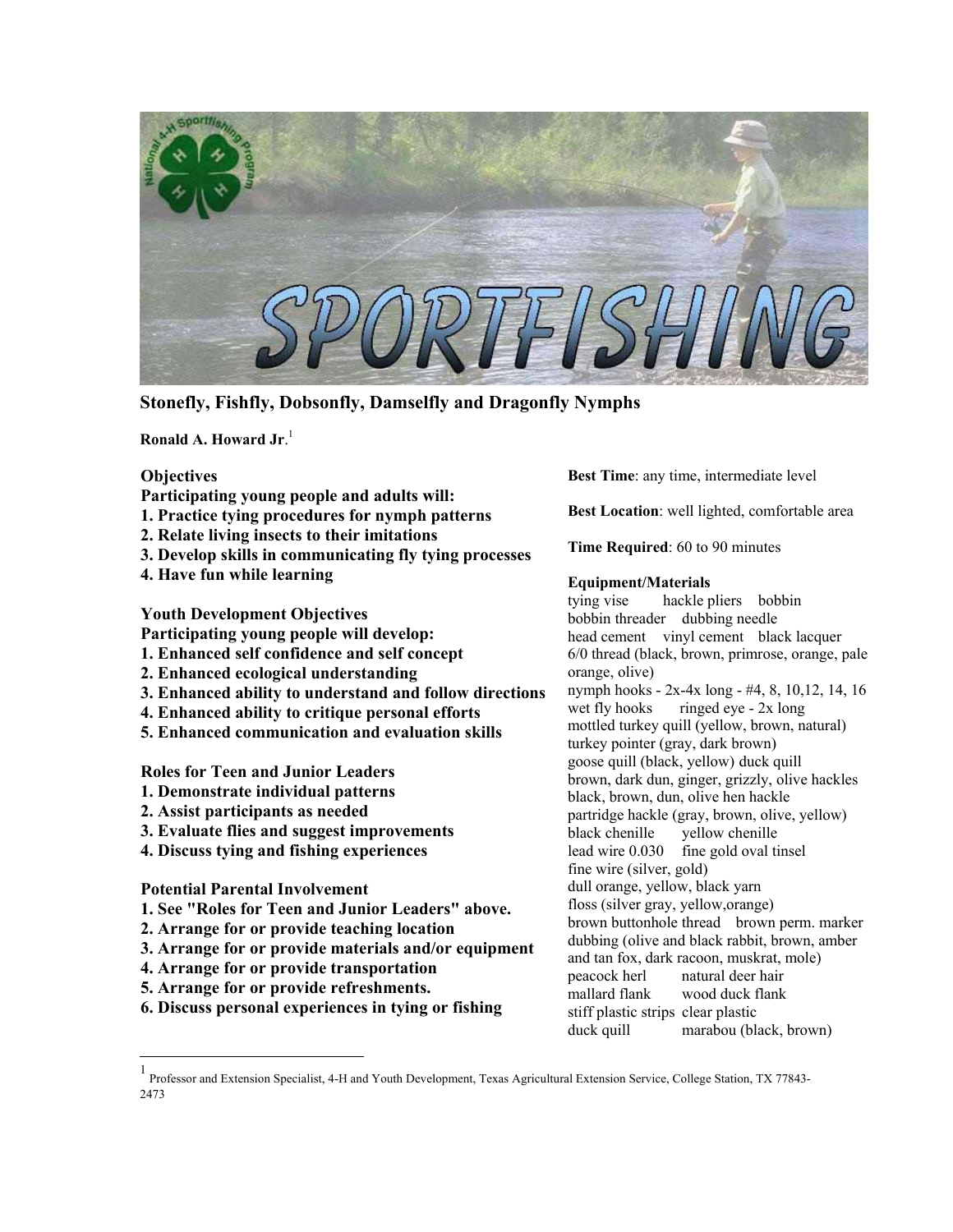# **Evaluation Activities/Suggestions**

- **1. Observe development of tying skills**
- **2.** Observe youth and adult interactions
- 3. Observe improvements in tying skill
- 4. Observe ability to critique patterns
- 5. Observe attention to detail and pattern

# **Lesson Outline**

### **Presentation**

I. Scope of this lesson

- A. Additional groups of aquatic insects 1. Fishflies, alderflies and dobsonflies
	-
	- 2. Stoneflies
	- 3. Damselflies and dragonflies
- B. Techniques
	- 1. Fur bodied, ribbed patterns
	- 2. Woven bodied flies
	- 3. Clipped hackle and deer hair flies
	- 4. Wiggle nymphs
- II. Fishflies, alderflies and dobsonflies
	- A. Description and habitat
		- 1. Robust, predatory larvae
		- 2. Heavy abdominal gills
		- 3. Well oxygenated water with rubble
		- 4. Heavily depredated by fish
	- B. Fishfly and alderfly larva
		- 1. Fishfly larva
			- a. Pattern
				- 1) Hook: 2x long nymph hooks
				- 2) Thread: 6/0 black
				- 3) Body: black dubbing or yarn
				- 4) Hackle: palmered black, clipped
				- 5) Head: tying thread, lacquered
			- b. Tying procedure
				- 1) Bind in hackle at rear of shank
				- 2) Bind in yarn or start dubbing
				- 3) Carry body to head area
				- 4) Palmer hackle to head
				- 5) Bind and trim hackle tip
				- 6) Wind head, whip finish , lacquer
				- 7) Trim hackles about 1/3 gap

# width

- 2. Strawman nymph
	- a. Pattern
		- 1) Hook: 2x long nymph
		- 2) Thread: 6/0 black
		- 3) Tail: mallard flank
		- 4) Body: clipped deer body hair
		- 5) Rib: amber or yellow floss
		- 6) Hackle: partridge (optional)
		- 7) Head: tying thread, lacquered

larva lace (black, yellow) stiff monofilament mono eyes (olive, black) bead chain

# **Safety Considerations**

No special considerations

## **References**

# **Application**

**NOTE** that this nymph lesson includes both additional groups of aquatic insect larvae and additional tying techniques that can be applied to all situations.

Briefly **DESCRIBE** and **SHOW** illustrations of the insect groups represented.

**EXHIBIT** specimens of these species or illustrations showing their anatomy

**DISCUSS** their habitat and fishes that may feed on them in your local area.

**PASS OUT** the materials needed to tie the fishfly larva while discussing the materials and their use in the pattern.

**DEMONSTRATE** the tying procedure for the fishfly pattern, explaining the procedure as you tie and leaving the fly in the vise for a pattern when finished.

**PASS OUT** the materials needed to complete the Strawman Nymph, explaining their uses and describing the pattern.

**DEMONSTRATE** the strawman nymph, leaving the finished fly in the vise as a model for the participants.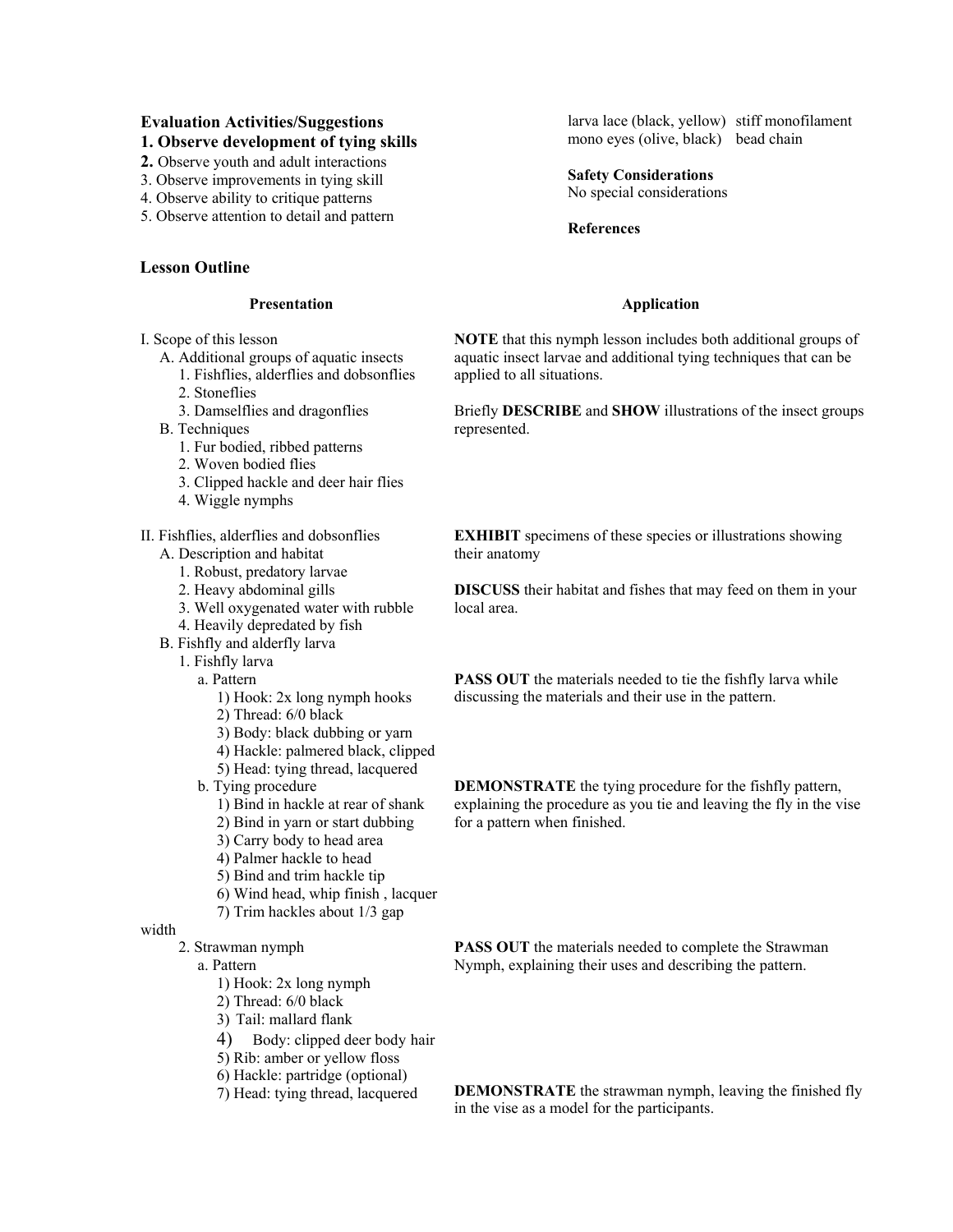b. Tying procedure

1) Bind in short tail and trim butts

2) Bind in ribbing material

3) Spin deer hair to eye thinly

- 4) Apply ribbing to eye
- 5) Bind off ribbing and trim end
- 6) Wind head, whip finish, lacquer
- 7) Trim deer hair 1/2 gap width, tapered larger at head
- 3. C. K. nymph
	- a. Originated by Chuck Kraft
		- 1) Virginia fly tier
		- 2) Waste materials
		- 3) Suggestive of many nymphs
	- b. Pattern
		- 1) Hook: 3x long #8
		- 2) Thread: 6/0 black
		- 3) Underbody: lead wire, lacquered
		- 4) Tail: wood duck flank
		- 5) Rib: grizzly hackle
		- 6) Body: black wool
		- 7) Head: generous, tying thread
	- c. Tying procedure
		- 1) Wind lead wire on shank a) Size to needs
			-
			- b) Bind in place with thread c) Lacquer thread and lead
		- 2) Bind in wood duck flank tail a) Short and heavy
			-
		- b) Webby, soft parts fine 3) Bind in grizzly hackle by base
		- 4) Bind in and apply wool body
		- 5) Tie off body at head area
		- 6) Spiral hackle to head
		- 7) Bind hackle tip and trim
		- 8) Wind generous head
		- 9) Whip finish and lacquer head
	- 10) Trim hackle to about 1/3 inch

C. Dobsonflies – hellgrammites

- 1. Large predatory larvae
	- a. Similar to large stoneflies
	- b. Rubble bottoms
	- c. Riffle areas
	- d. Actively sought by fish
- 2. Black wooly bugger
	- a. Suggestive of hellgrammite
	- b. Pattern

**DO NOT PACK** the deer hair, but leave it rather thinly and openly applied.

**RIB** the fly through the deer hair, leaving it more or less in rings.

**EMPHASIZE** finishing the tying before trimming the deer hair. **NOTE** that waiting until the head cement has set prevents getting clippings on the head.

**NOTE** that the C. K. Nymph uses materials that could become wastes on a fly tier's bench - soft parts of wood duck flank feathers and big, heavy grizzly neck hackles - to make a very productive nymph that suggests a wide variety of species.

**PASS OUT** the materials for a C. K. Nymph while describing their use. **NOTE** that the original pattern called for a 3x long #8 hook, but that larger and smaller ones can be productive as well.

**NOTE** that the lead wire can be from very fine to heavy, depending on the conditions. **WIND** the lead very tightly, breaking off the ends and winding the lead underbody with thread to make tapered ends on the underbody. **EMPHASIZE** the need to lacquer the lead and thread to prevent corrosion and staining.

**KEEP** the tail short and heavy for best results.

**NOTE** that binding in the hackle at the base makes a stronger tie than does palmering the hackle, particularly on the end most damaged by fish teeth.

**NOTE** that wool, acrylic or other black yarns work equally well.

USE the hackle as a rib, with an extra turn at the head.

**FORM** a generous head, whip finish and lacquer before trimming all hackle fibers to a length of about 1/2 to 1/3 inch.

**DESCRIBE** hellgrammites or dobsonfly larvae and the habitats in which they are normally found. **NOTE** that these predators tend to favor highly oxygenated waters. **DISCUSS** the fact that we will attempt two patterns that may pass for these highly sought natural insects.

**NOTE** that the black wooly bugger can be suggestive of many fish food organisms, including a swimming hellgrammite.

**PASS OUT** the materials needed to tie the pattern, while discussing their use.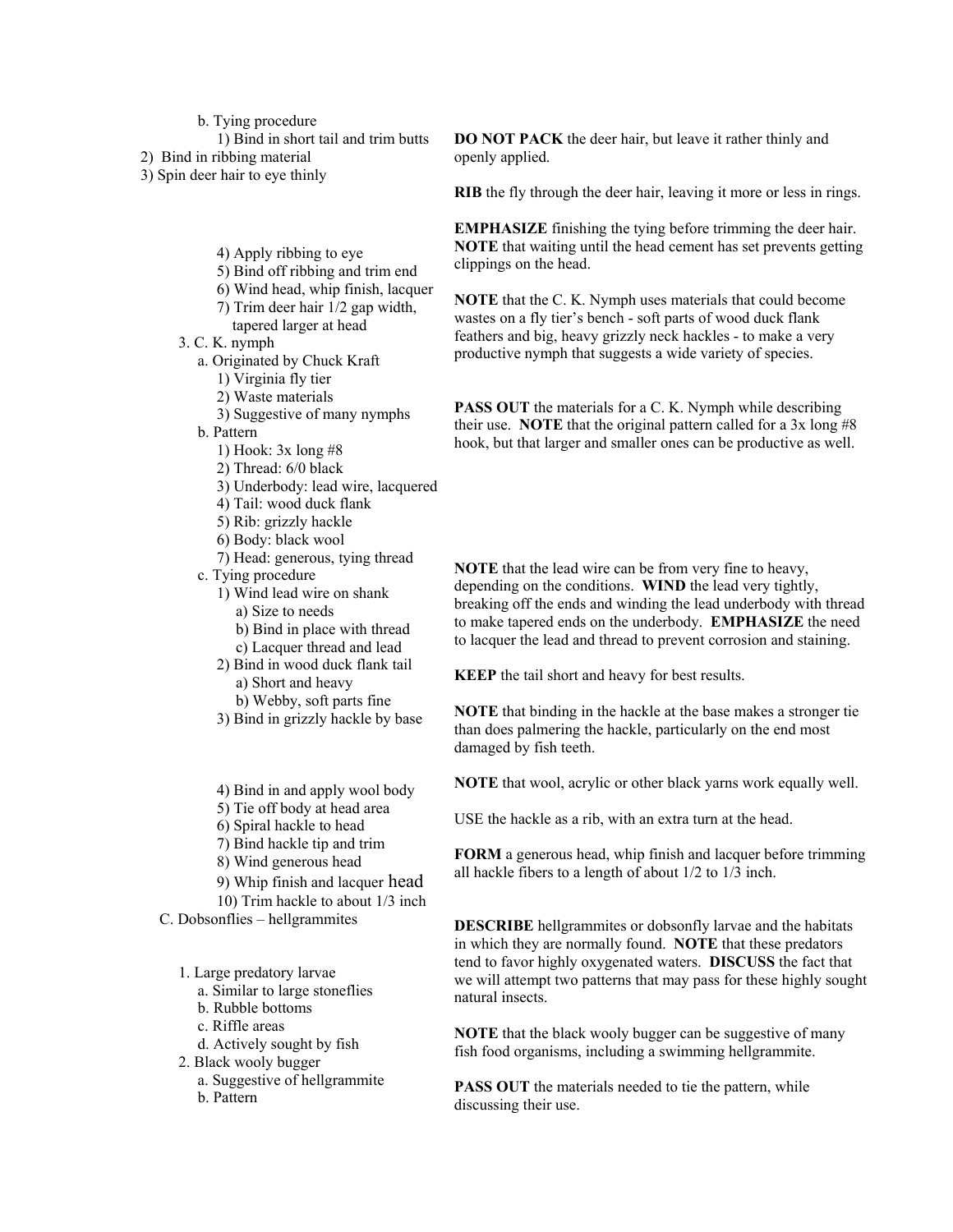- 1) Hook: 2x-3x long
- 2) Thread: 6/0 black
- 3) Tail: black marabou short
- 4) Hackle: black as rib
- 5) Body: black chenille
- 6) Head: tying thread, lacquered
- c. Tying procedure 1) Bind thread on at rear of shank
	- 2) Bind in a shank-length marabou short as a tail
	- 3) Bind in black hackle over tail
	- 4) Bind in black chenille
	- 5) Carry thread to shoulder
	- 6) Wind chenille to shoulder
	- 7) Rib body with black hackle
	- 8) Wind head, whip finish, lacquer
- 3. Hellgrammite
	- a. Pattern
		- 1) Hook: 3x-4x long #8 #4
		- 2) Thread: 6/0 black or dark brown 3) Tail: brown marabou clipped
		- short 4) Underbody: stiff plastic strip
		- 5) Body: dark brown dubbing
		-
		- 6) Back: dark mottled turkey quill
		- 7) Rib: fine oval gold tinsel
		- 8) Gills: silvery gray floss, crosswhipped in place
		- 9) Thorax: dark brown dubbing
		- 10) Hackle: brown partridge
		- 11) Collar: dark brown turkey quill
		- 12) Head: large, quill over dubbing
	- b. Tying procedure
		- 1) Prepare and bind in shaped plastic strip underbody
		- 2) Apply cement to underbody
		- 3) Bind in and trim marabou tail
		- 4) Bind in 4-6 pieces of floss for gills
		- 5) Prepare and bind in quill slip for back
		- 6) Bind in ribbing material
		- 7) Apply dubbing to abdomen
		- 8) Pull quill forward and bind down

9) Rib body with tinsel or wire

- 10) Bind back turkey quill slip
- 11) Bind in brown partridge hackle

**EXPLAIN** the tying procedure for the pattern while demonstrating it. **LEAVE** the finished fly in the vise to serve as a model for the participants.

**SELECT** a marabou short about shank length and **BIND** it in at the rear of the shank.

**BIND IN** a soft black hackle over the tail as a rib, then **ADD** a piece of black chenille. If desired **BIND IN** a piece of either flat or oval silver tinsel as a rib.

**WIND** the chenille to the shoulder, binding it off and trimming the end. **WIND** the black hackle as a rib to the shoulder. **TRIM** the end, **WIND** a head, **WHIP FINISH** and **LACQUER** the head.

**PASS OUT** the materials needed to tie a hellgrammite while explaining their use in the pattern.

**NOTE** that dark brown, olive or nearly black materials can be used in all parts of the pattern.

**DEMONSTRATE** the pattern, leaving the finished fly in the vise as a model.

**SHAPE** a double-tapered body and **BIND** it in with thread, fixing it in place with CA cement.

**BIND** in a generous marabou tail and trim it to length.

**BIND** in strips of floss by cross-whipping them in place along the length of the abdomen, leaving them long to ease handling. **CUT** a turkey quill strip, **COAT** it with vinyl cement, and **BIND**

it in place.

**BIND** in thin oval tinsel or gold wire for ribbing material and **DUB** a raccoon fur abdomen.

**PULL** the turkey quill forward firmly and bind it in place ahead of the abdomen.

Carefully **RIB** the abdomen keeping the gills separate and distinct along the side.

**WIND** over the base of the turkey quill to fold it back.

**BIND** in a brown partridge hackle and **APPLY** a thorax more heavily dubbed than the abdomen.

**WIND** and **BIND** in the hackle, trimming it at the front of the thorax; and **BIND** the collar in place ahead of it.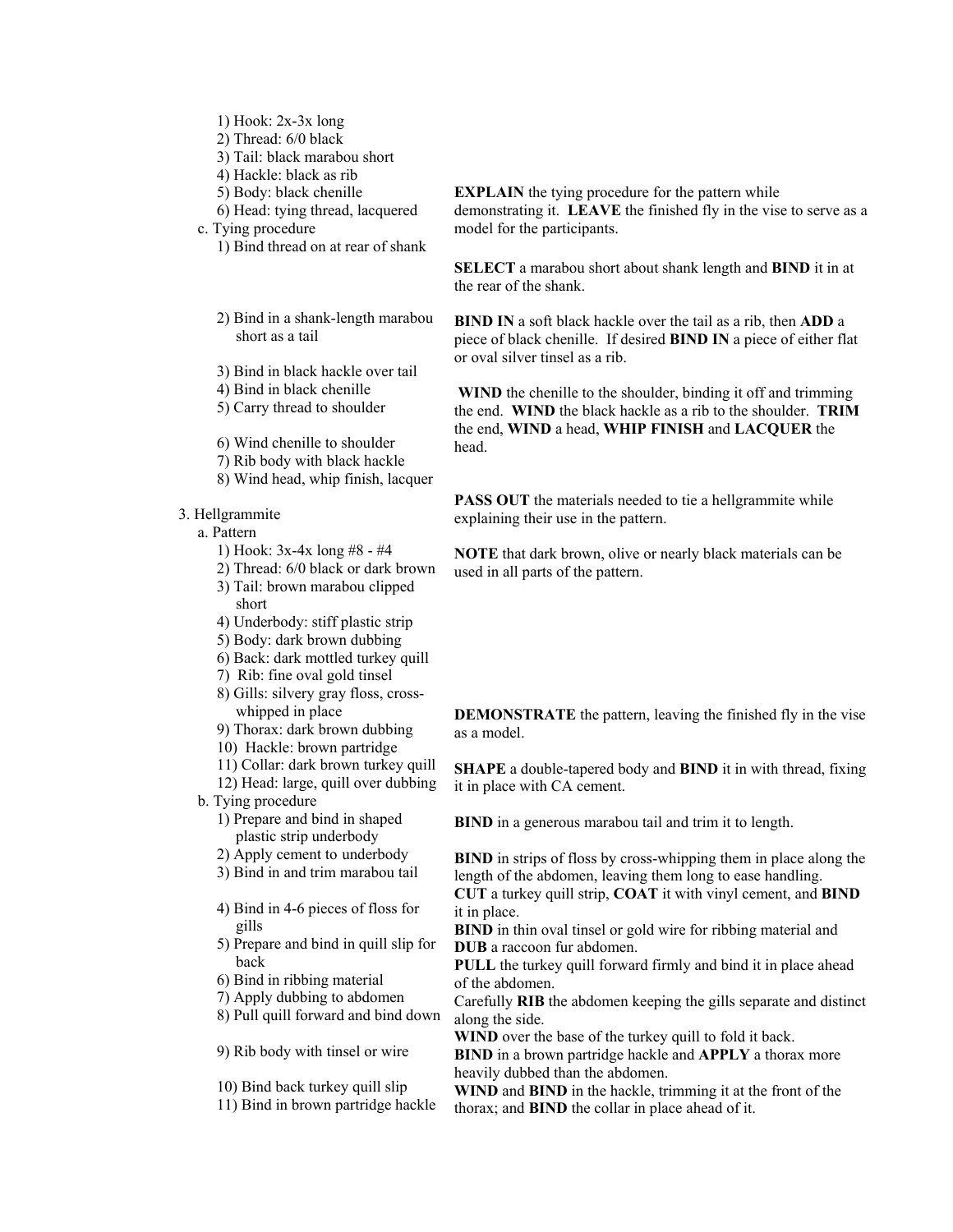- 12) Apply heavy dubbing to thorax
- 13) Wind and bind in hackle
- 14) Pull collar forward and bind in
- 15) Form fur ball for head
- 16) Pull back over dubbed head and bind in

 17)Wind head, whip finish, lacquer 18) Trim floss to simulate gills

III. Stoneflies

- A. Description and habitat
	- 1. Predatory and herbivorous larvae
		- a. Long tails
		- b. Elongate abdomen
		- c. Thorax with axillary gills
		- d. Two sets of wing pads
		- e. Large head
		- f. Colors and sizes variable
	- 2. Habitat
		- a. Rock or gravel bottoms
			- 1) Clambering in rubble
			- 2) May burrow deep in gravel
		- b. Well oxygenated water
			- 1) Riffles and rapids
			- 2) Cold water streams

#### B. Fur-bodied patterns

- 1. Little yellow stone
	- a. Pattern
		- 1) Hook: 3x long #14-18
		- 2) Thread: 6/0 amber or pale orange
		- 3) Tails: yellow fibers from leading edge of flight feather
		- 4) Rib: brown buttonhole thread
		- 5) Body: sulfur seal or dyed fur
		- 6) Thorax: roughly dubbed body material
		- 7) Wing case: mottled turkey quill slip, lacquered
		- 8) Hackle: dyed yellow partridge

9) Head: folded wing case material with brown yarn or monofilament eyes

- b. Tying procedure
	- 1) Small ball of dubbing at tail
	- 2) Bind in tail fibers
	- 3) Bind in ribbing material
	- 4) Apply abdomen dubbing
	- 5) Apply ribbing material, bind off
	- 6) Bind in turkey slip

**FORM** a generous head of dubbing fur, **PULL** the quill over it, and **BIND** it in place.

**WHIP** finish and lacquer the thread before trimming the floss to simulate gills.

**DESCRIBE** a typical stonefly nymph and its habitat. **NOTE** that some species may burrow to great depths in aquifers, spending much of their life beneath the surface; but that they must have well oxygenated water. **POINT OUT** the two pairs of wing pads and **DISCUSS** some of the variability in the group.

**NOTE** that tiers have produced many patterns to suggest or imitate stoneflies, using many types of materials. Only a few are included here.

**PASS OUT** the materials needed to tie a little yellow stonefly nymph while explaining the use of each one.

**DEMONSTRATE** the pattern, explaining each step in the tying process and leaving the finished fly in the vise as a model.

**START** by dubbing a small ball of sulfur fur at the rear of the shank. **BIND** in the tails ahead of the ball, causing them to flare to the sides slightly.

**BIND** in a piece of brown buttonhole thread for ribbing material before applying a dubbed abdomen of sulfur yellow fur. **WIND** the ribbing material forward to the thorax area and bind it off with several turns of thread.

**CLIP** a slip of well-marked mottled turkey quill form the feather and **BIND** it in as a wing pad. [You may wish to coat the slip with a vinyl cement or spray fixative before attaching it.]

**BIND** in a dyed partridge hackle with the outer edge up before applying a dubbed thorax of yellow fur. **NOTE** that the thorax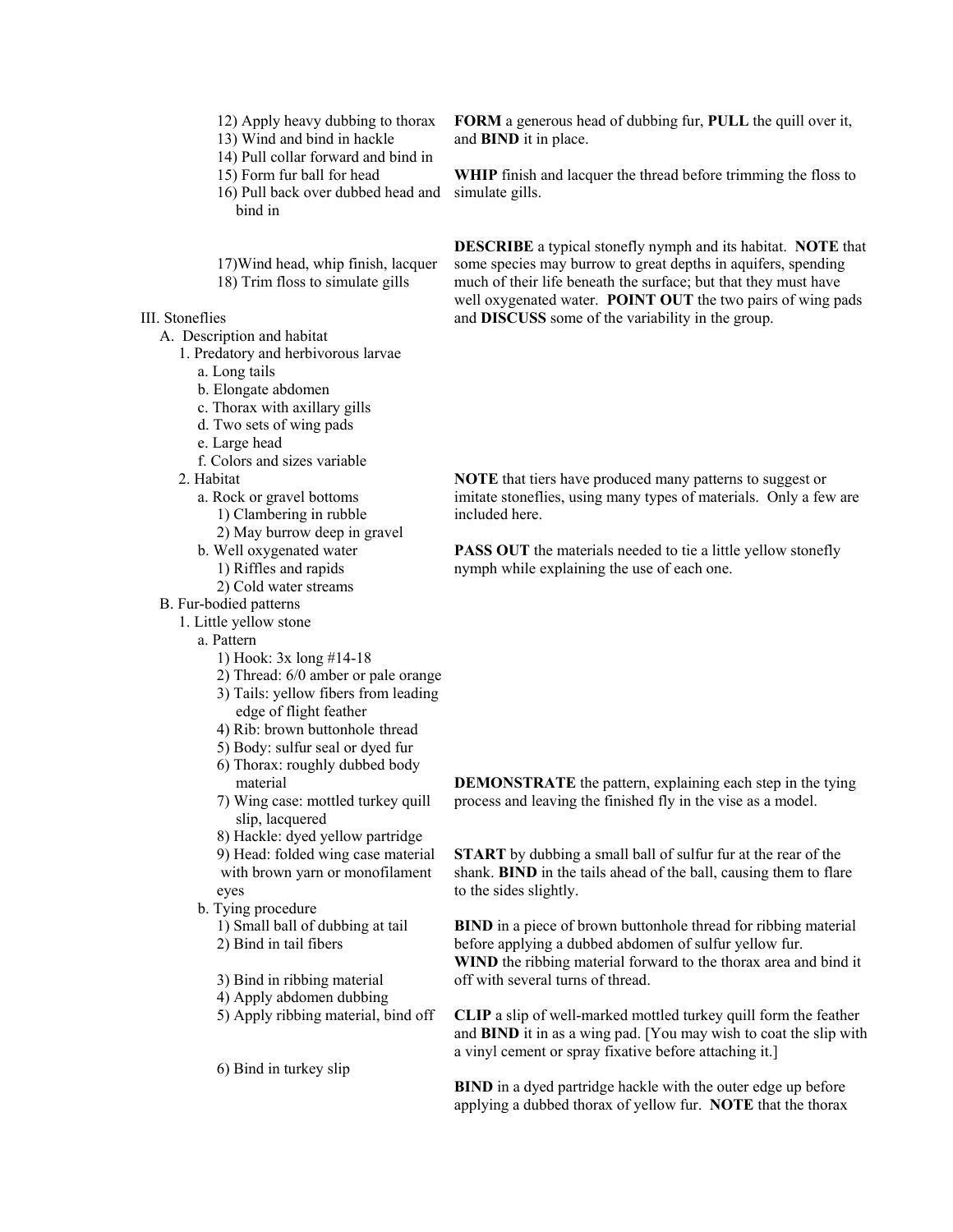7) Bind in partridge hackle

8) Apply thorax dubbing

9) Fold wing case and bind in

10) Repeat with second wing case

11) Bind excess wing case forward

12) Bind in eye material

13) Fold wing back over eyes 14) Bind in with narrow band of

thread and whip finish

15) Lacquer eyes and windings

2. Early dark stone

a. Pattern

1) Hook: 2x long, #16

2) Thread: 6/0 black

3) Tail: black goose or turkey

4) Abdomen: sooty dubbing

5) Ribbing: stripped peacock

6) Wing case: goose wing slip

7) Thorax: sooty dubbing

8) Hackle: soft black hen

9) Head: tying thread, lacquered

b. Tying procedure

1) Dub small ball at rear of shank

- 2) Attach tails flared at dubbing ball
- 3) Bind in ribbing material

4) Dub abdomen

5) Apply ribbing

6) Bind in treated goose slip

7) Bind in hackle feather

8) Apply dubbed thorax

9) Wind hackle and bind off

10) Set wing cases

a) Form over dubbing needle

b) Crease behind thorax

c) Bind down at throat

d) Crease remaining quill slip

about 1/2 way back thorax

e) Bind down at back of head

 11) Wind head, whip finish , lacquer 3. Bird's stonefly #1

a. Pattern

1) Hook: 3x - 4x long

2) Thread: primrose or yellow 6/0

3) Tail: gray turkey wing fibers

4) Body: dark muskrat dubbing

5) Rib: yellow silk floss

6) Wing case: clear plastic strip

should be left somewhat rough.

**PLACE** a dubbing needle behind the thorax and **BEND** the wing case material forward, binding it down at the front of the thorax. **REPEAT** this process, forming a second wing case about halfway back on the thorax and binding the excess forward.

**BIND** in either small monofilament eyes or a piece of black yarn. **DUB** a small head, and **FOLD** the turkey quill back over the head and tie it in with a narrow band of thread.

**WHIP** finish the tie down area and **LACQUER** the eyes and windings.

**REVIEW** the pattern for the early dark stone, passing out the materials as the pattern is covered.

**START** the tie in a similar fashion to the previous pattern using a small ball of dubbing to **FLARE** the tails slightly.

**BIND** in a stripped peacock herl as a rib before dubbing a dark gray abdomen. **RIB** the abdomen closely, leaving small bands of fur between the ribs.

**BIND** in a slip of vinyl treated dark goose quill, followed by a soft black hen hackle.

**DUB** the thorax slightly heavier than the abdomen, leaving it a bit rough.

**WIND** the hackles sparsely and bind them off behind the head.

**SET** the wing cases as with the previous pattern, forming two obvious layers. [Alternatively, bind in two cut slips of wing pad material, leaving the shaped ends over the thorax.]

**WHIP** finish the head and apply a drop or two of lacquer.

**DESCRIBE** the materials used in tying this pattern while passing them out to the participants.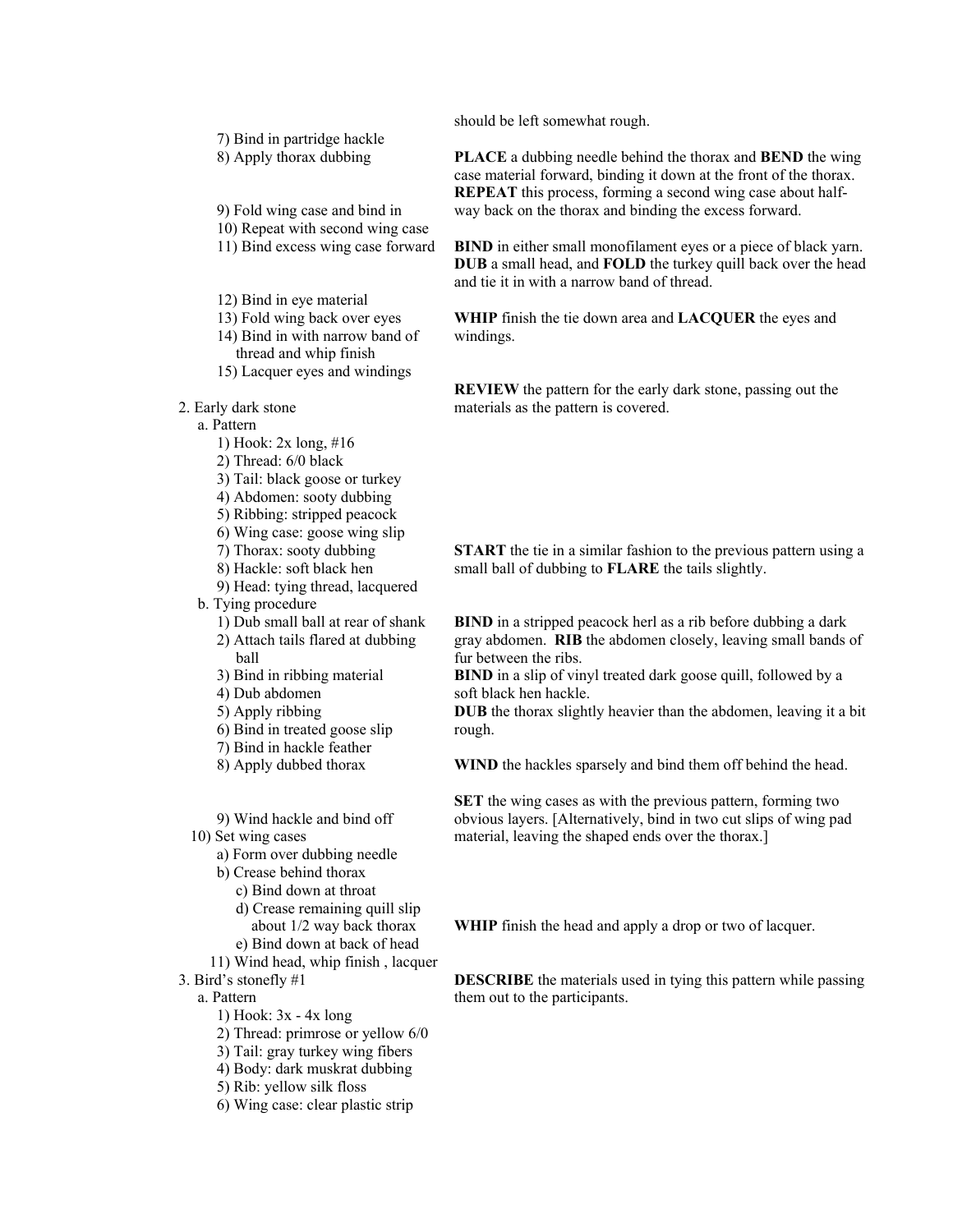7) Thorax: peacock herl

8) Hackle: gray hen at sides only

9) Head: yellow tying thread

b. Tying procedure

- 1) Form small dubbing ball at tail
- 2) Bind in turkey fibers, divided
- 3) Bind in yellow silk floss
- 4) Dub rough muskrat abdomen
- 5) Apply ribbing to thorax
- 6) Bind in clear plastic strip
- 7) Bind in gray hen hackle
- 8) Bind in peacock herl
- 9) Carry thread forward to throat
- 10) Wind peacock herl thorax
- 11) Wind hackle and bind off
- 12) Trim top hackle fibers
- 13) Pull plastic forward and bind off
- 14) Wind head, whip finish, lacquer
- c. Variation Bird's stonefly #2
	- 1) Hook: 3x -4x long
	- 2) Thread: orange 6/0
	- 3) Tail: dark brown turkey quill
	- 4) Abdomen: dark brown fox fur
	- 5) Rib: orange silk floss
	- 6) Wing case: clear plastic strip
	- 7) Thorax: peacock herl
	- 8) Hackle: soft brown hen at sides only
	- 9) Head: orange tying thread
- C. Montana nymph

1. Pattern

- a. Hook: 3x 4x long
- b. Thread: 6/0 black
- c. Tail: soft black hackle fibers
- d. Abdomen: black chenille
- e. Wing case: black chenille
- f. Thorax: yellow chenille
- g. Hackle: long soft black hen
- h. Head: large of tying thread
- 2. Tying procedure
	- a. Bind in tail fibers at rear of shank
	- b. Bind in black chenille
	- c. Carry thread forward to thorax area
	- d. Wind abdomen and bind off
	- e. Bind in two strands of chenille for wing case
	- f. Bind in yellow chenille
	- g. Bind in hackle
	- h. Wind yellow chenille to shoulder
	- I. Wind black hackles to shoulder
	- j. Bind and trim hackle
	- k. Pull wing case chenille forward and bind down
	- l. Trim wing case material
	- m. Wind head, whip finish, lacquer
- D. Hardback nymph

BIND in the tail in the pattern established above, followed by the yellow silk [nylon or acetate can be used] floss ribbing.

**DUB** a rough abdomen with muskrat fur, and **APPLY** the ribbing to the thorax, binding it down.

**BIND** in a clear strip of plastic and a gray (dun) hen hackle, followed by several strands of peacock herl.

**WIND** the peacock herl to the throat area, creating a generous thorax, and **BIND** it off. **APPLY** the hackle and bind it off at the throat as well. **TRIM** the top hackle fibers close to the herl.

**PULL** the plastic forward over the thorax and bind it off before winding a head, and finishing in the usual manner.

**REVIEW** Bird's stonefly #2 and the differences between the two patterns. **ALLOW** the participants to tie one if time and interest permit.

**PASS OUT** the materials to tie a Montana nymph while discussing the pattern.

**DEMONSTRATE** the pattern, leaving the model in the vise for comparison purposes.

**WIND** the abdomen covering about 2/3 of the shank and doubling the chenille to serve as a wing case.

After applying the thorax and hackles, **PULL** the wing case materials forward and **BIND** them firmly in place before trimming and finishing conventionally.

**NOTE** that hardback nymphs can be tied to resemble a wide variety of insect larvae. This one is designed to mimic a black backed, yellow bellied stonefly. **PASS OUT** the materials while discussing their use in the pattern. [**Leader's Note**: *For*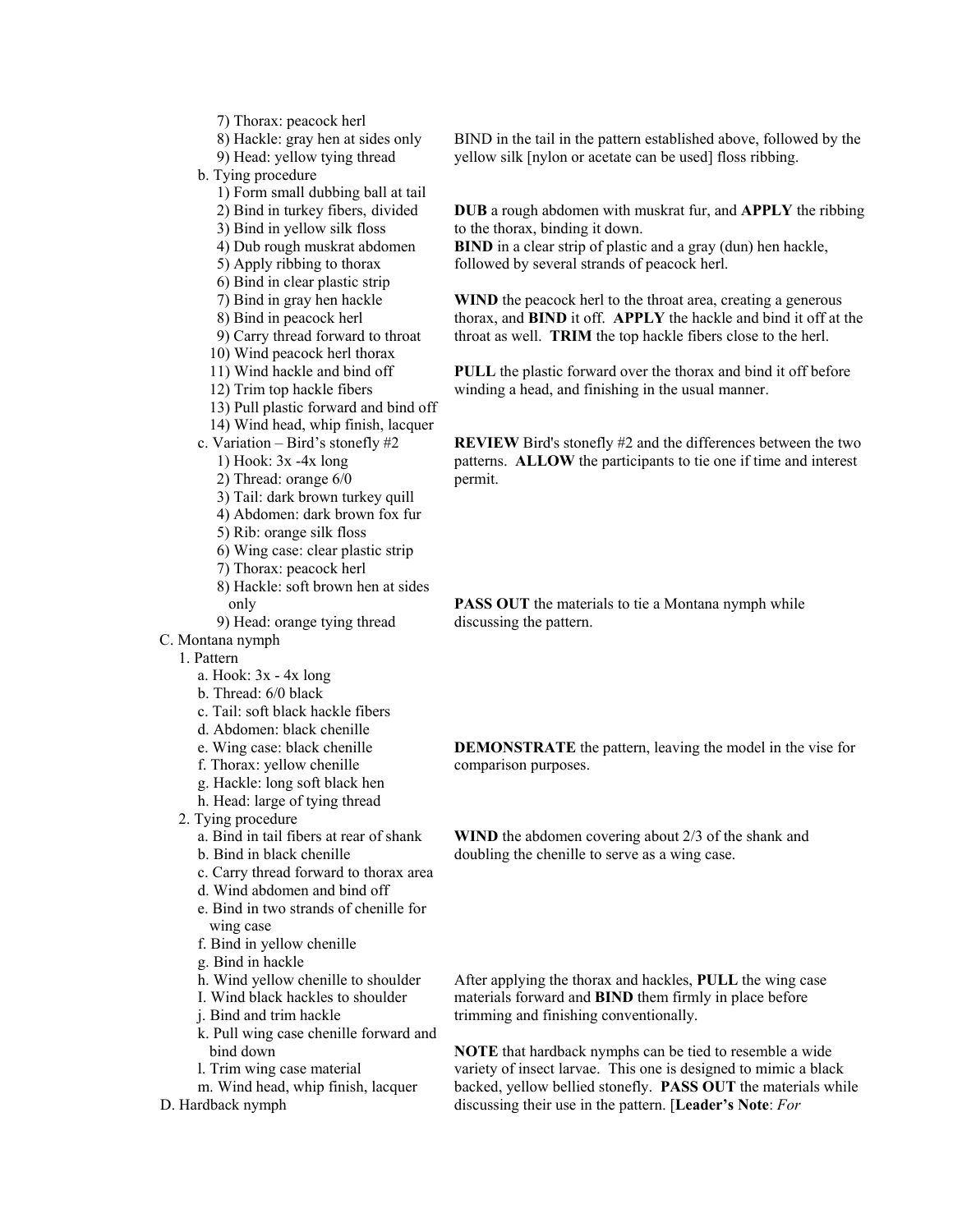### 1. Pattern

- a. Hook: #12 18 regular to 2x long
- b. Thread: black 6/0
- c. Tail: soft black hackle fibers
- d. Body: yellow dubbing
	- 1) Saturate with lacquer
	- 2) Squeeze flat with pliers
	- 3) Lacquer black on back
- e. Hackle: soft black at sides only
- f. Head: tying thread, lacquered
- 2. Tying procedure
	- a. Bind in hackle fiber tail
	- b. Dub double tapered body to throat
	- c. Saturate body with clear lacquer
	- d. Squeeze body flat with pliers
	- e. Apply black hackle
	- f. Trim hackle top and bottom
	- g. Wind head, whip finish, lacquer
	- h. Paint upper body black with lacquer
- E. Woven stonefly nymphs
	- 1. Ability to form a two-tone body
		- a. Many materials useful
			- 1) Yarn or dubbed fur
			- 2) Floss
			- 3) Plastic tubing or latex
				- a) Bug skin or dental dam b) Swannundaze
				- c) Larva lace
		- b. Combinations to meet needs
	- 2. Weaving techniques
		- a. Looped method
			- 1) Bring belly strand under hook
			- 2) Bring back strand over hook
			- 3) Loop belly over back
			- 4) Repeat to cover body
			- 5) Keep looping direction the same
			- 6) Bind off at thorax
		- b. Knotted method
			- 1) Tie materials in overhand knot
			- 2) Slide knot over hook, back up
			- 3) Repeat to fill abdomen area 4) Bind off at thorax
				-
	- 3. Mottled orange-brown stonefly nymph a. Pattern
		- 1) Hook: 2x or 3x long nymph
		- 2) Thread: orange 6/0
		- 3) Tail: yellow turkey quill fibers
		- 4) Back: dull orange yarn or fur
		- (spot with permanent marker) 5) Belly: yellow yarn or dubbing
		- 6) Wing case: dyed mottled turkey
		- 7) Thorax: yellow dubbing
		- 8) Hackle: partridge dyed yellow
		- 9) Head: tying thread, lacquered
		- b. Tying procedures

*demonstration purposes and rapid completion of the pattern, having sufficient bodies formed and dried may be advised*.]

**DEMONSTRATE** the process of forming the body by saturating it with lacquer (or a thin, quick acting epoxy) and squeezing the body flat (dorso-ventrally) with flat-jawed pliers B Remember to clean the pliers thoroughly.

Have participants **COMPLETE** a hardback on a body that is already formed and cured.

**NOTE** that woven stonefly nymphs can be formed using a wide variety of materials from plastics to dubbing strands, dental dam latex, floss or other materials of your choice. **DISCUSS** the flattened body shape and the ability to produce a two-tone body as advantages to the technique.

**USE** materials of choice to **DEMONSTRATE** and permit participants to **PRACTICE** the weaving techniques outlined here.

**PASS OUT** the materials for this pattern while explaining their use.

**NOTE** that a plastic form or lead wire pontoons can be used to widen the body.

**DEMONSTRATE** the pattern, leaving the fly in the vise for a model. Start by **BINDING** in the body materials as described.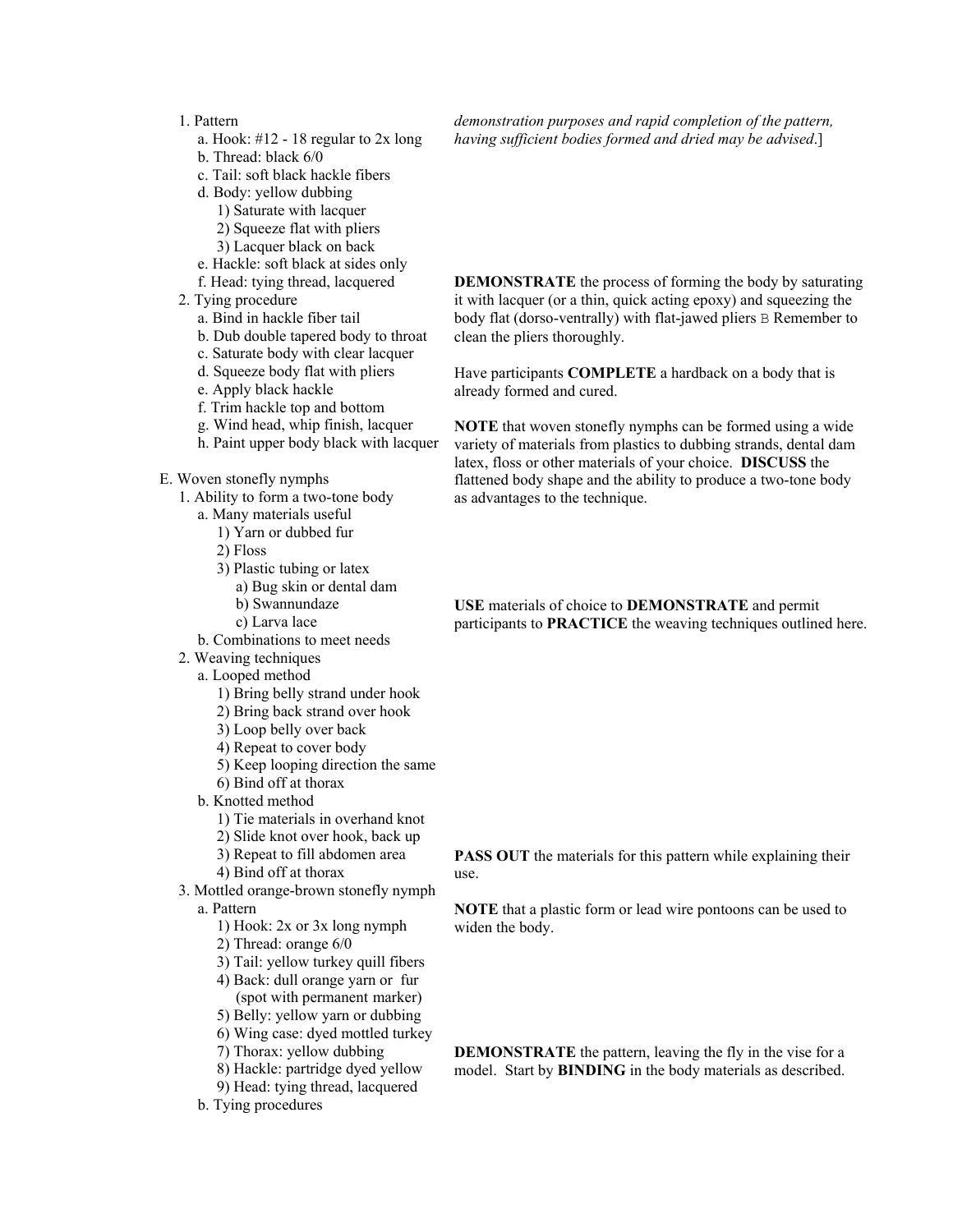- 1) Bind in body materials
	- a) Belly color on near side b) Back color on far side
- 2) Bind in tails
- 3) Wind back color one turn to divide tails
- 4) Weave back and belly to thorax
- 5) Bind in wing case
- 6) Bind in hackle
- 7) Dub a heavy thorax
- 8) Wind hackle to throat, bind in
- 9) Form two wing cases
- 10) Form head, whip finish, lacquer
- 11) Add brown markings on the back using a permanent marker
- 3. Larva lace stonefly nymph
	- a. Pattern
		- 1) Hook: 2x -3x long nymph
		- 2) Thread: 6/0 black
		- 3) Tail: yellow goose fibers
		- 4) Underbody: muskrat fur over a plastic form
		- 5) Belly: yellow larva lace
		- 6) Back: black larva lace
		- 7) Wing case: mottled turkey slip
		- 8) Thorax: amber seal fur
		- 9) Hackle: yellow partridge hackle
		- 10) Head: tying thread, lacquered
	- b. Tying procedure
		- 1) Form small ball of dubbing
		- 2) Bind in and divide tails
		- 3) Attach body materials a) One color on either side b) Extra material along sides
		- 4) Wind underbody to thorax
		- 5) Wind one turn of body material
		- behind tails and one over their bases
		- 6) Weave body by method above
		- 7) Bind off body materials
		- 8) Bind in turkey quill slip
		- 9) Bind in brown partridge hackle a) Center on thorax b) Underside up
		- 10) Apply amber seal fur thorax
		- 11) Bind off at head area
		- 12) Pull hackle forward and bind off at front of thorax, trim
		- 13) Form rear wing pad
			- a) Pull quill forward
		- b) Bind down at head
		- 14) Form front wing pad
			- a) Fold quill back to cover half of first wing pad

**BIND** in the tails in a split fashion using a turn of material from the back to separate the tails.

**WEAVE** the back and belly materials to the thorax, taking care to keep the color pattern the same throughout.

**BIND** in the prepared wing case materials and the hackle feather before **DUBBING** the thorax heavily.

**WIND** the hackle in open turns and bind it off at the head. **FORM** a pair of overlapping wing cases, using one of the techniques used earlier and **FINISH** the fly as usual.

Be careful **NOT** to **OVERDO** it on the markings.

**PASS OUT** the materials for this pattern while discussing their use.

**TIE** a demonstration fly, leaving the finished fly in the vise as a model for the participants to study.

**USE** the same techniques as in the previous pattern to attach the tails, split them and fashion the abdomen of the fly.

the thorax.

**ATTACH** the wing case and hackle materials before **DUBBING**

**PULL** the hackle forward, **TRIM** it and **BIND** it in place.

**FORM** the wing pads by folding the quill and binding them in place.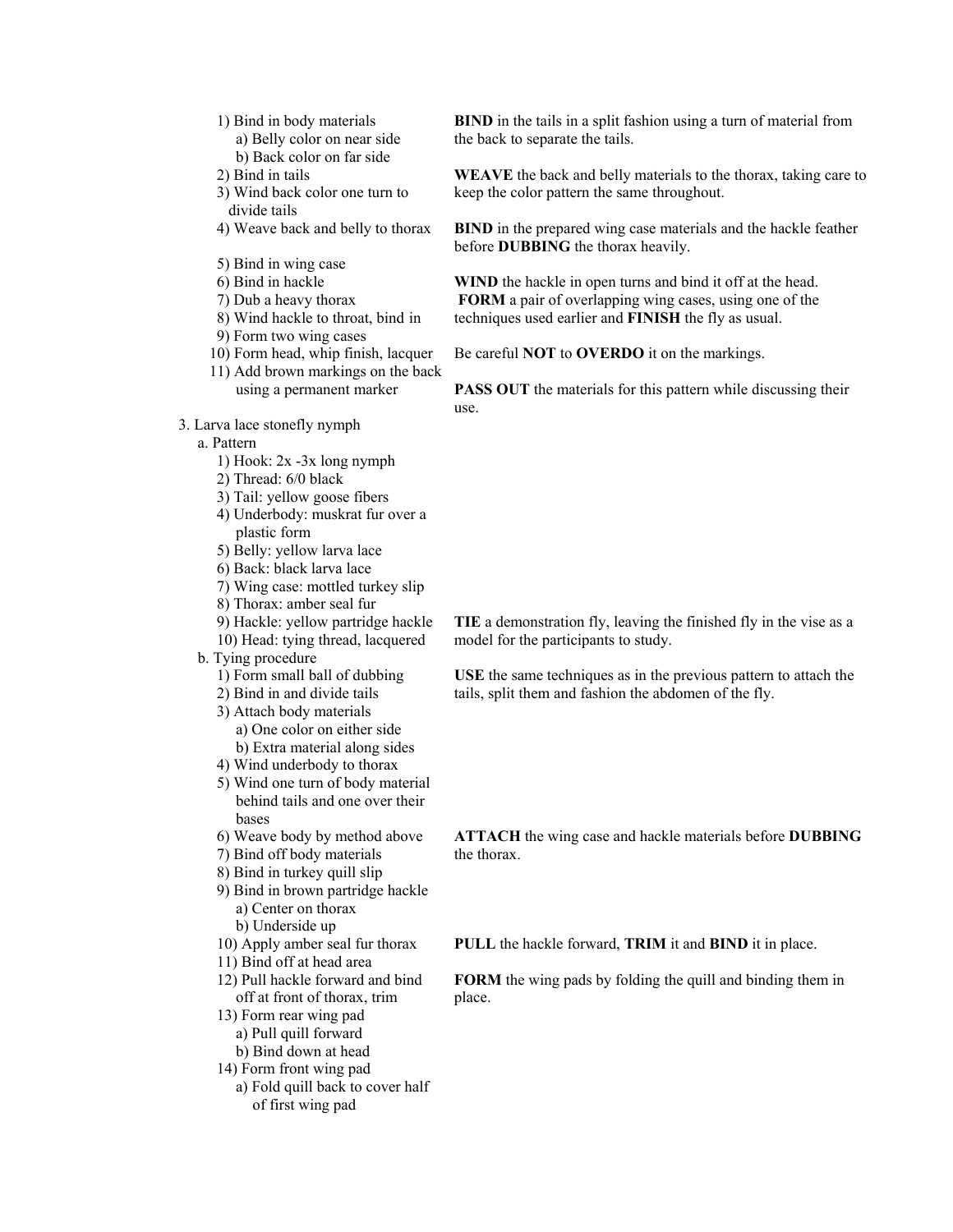- b) Crease over dubbing needle
- c) Bind down at head
- 15) Form head and eyes
	- a) Bind in small mono eyes OR small piece of black yarn tied perpendicular to hook
	- b) Pull quill over eyes
	- c) Bind down and trim quill
	- d) Trim and lacquer yarn
- 
- IV. Damselfly and dragonfly nymphs
- A. Damselfly and dragonfly nymphs
	- 1. Predatory
	- 2. Large eyes and heads
	- 3. Nymphal wings obvious
	- 4. Body shapes variable with species
	- B. Damselfly nymphs
		- 1. Slender and elongate
		- 2. Nearly cylindrical in shape
		- 3. Three terminal gills
		- 4. Vertical swimming motion
	- C. Dragonfly nymphs
		- 1. Robust bodies, variously elongate
		- 2. Internal anal gills
		- 3. Able to jet through water
	- D. Olive damselfly nymph

#### 1. Pattern

- a. Hook: 2-3x long nymph hook
- b. Thread: 6/0 olive or black
- c. Tail: 3 olive hackle points
- d. Rib: fine gold wire
- e. Abdomen: olive dubbing
- f. Wings: 4 brown hackle points
- g. Thorax: olive dubbing
- h. Legs: olive partridge or teal
- I. Eyes: olive mono eyes
- j. Head: tight olive dubbing
- 2. Tying procedure
	- a. Bind in 3 olive hackle points, flared
	- b. Bind in fine gold wire ribbing
	- c. Apply olive dubbing body
	- d. Wind ribbing to thorax and bind off
	- e. Bind in 4 brown hackle tips, slightly flared or fanned
	- f. Trim butts of hackle tips
	- g. Dub slightly enlarged, short thorax
	- h. Bind in olive partridge hackle
	- I. Wind 1-2 turns of hackle
	- j. Pull hackles down and back, bind in
	- k. Apply mono or bead chain eyes
	- l. Dub olive fur around and between eyes as a head
	- m. Form small head, whip finish, and apply head cement
- E. Brown damsel wiggle nymph

**CROSS** whip a piece of yarn or **ATTACH** mono eyes before forming the head.

**FORM** the head, **TRIM** the yarn and **LACQUER** the yarn to give the eyes a shiny appearance.

**FINISH** in the usual manner.

16) Wind, whip finish head, lacquer **DISCUSS** the appearance and behavior of dragonfly and damselfly nymphs.

> **NOTE** the characteristics of damselfly nymphs, including the terminal gills and the vertical swimming notion.

**NOTE** the characteristics of dragonfly nymphs, including their ability to Ajet@ through the water for short distances.

**PASS OUT** the materials to tie an olive damselfly nymph and **EXPLAIN** how each item is used in the pattern.

**BIND** in the hackle point tails, keeping them flared slightly. **ADD** the fine gold wire and **APPLY** olive dubbing for a body.

**BIND** in the hackle point wings wet fly style, keeping them slightly flared.

**DUB** a short but slightly humped thorax before binding in the olive partridge hackle for legs.

**APPLY** mono eyes or bead chain eyes and **DUB** around them with olive fur to form an enlarged head.

**FORM** a small head and finish in the standard fashion.

**NOTE** that wiggle nymphs do an excellent job of mimicking the swimming motion of a damselfly nymph. **PASS OUT** the materials needed to tie the pattern and **DISCUSS** the tying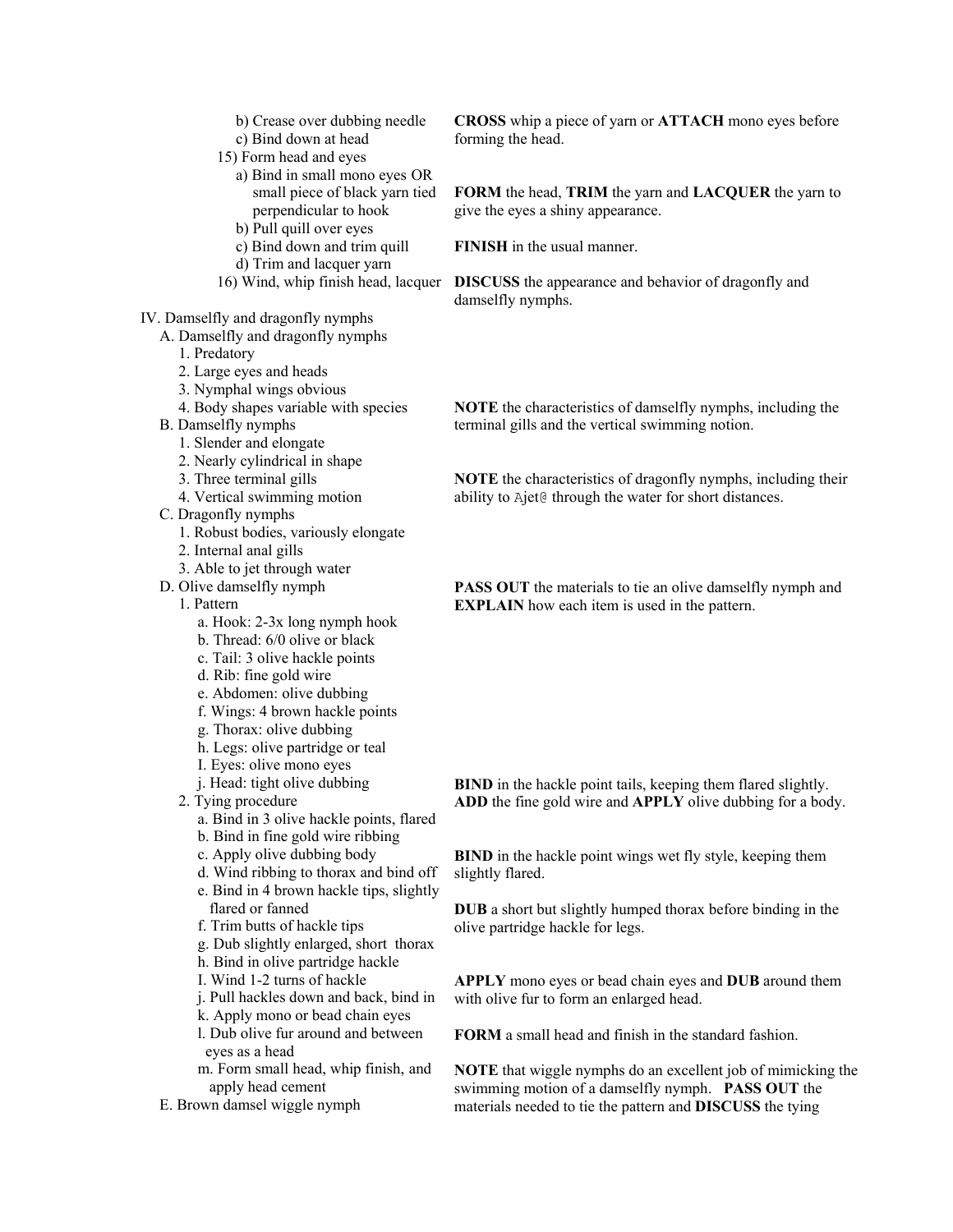#### 1. Pattern

#### process.

- a. Hooks: wet fly and 1-2x long ringed eye
- b. Thread: 6/0 brown or black
- c. Tails: 3 dark ginger hackle tips
- d. Rib: fine gold wire
- e. Abdomen: mixed brown and tan fur
- f. Connector: vertical loop of either
- stiff monofilament or fine stainless wire
- g. Wings: 4 hackle tips (black or dark dun )
- h. Thorax: mixed brown and tan fur
- I. Hackle: brown partridge or grouse
- j. Eyes: black mono or bead chain eyes
- k. Head: brown/tan fur dubbing
- 2. Tying procedure
	- a. Clamp ringed eye hook in vise
	- b. Bind in tails, slightly flared
	- c. Bind in ribbing wire
	- d. Dub cylindrical body of coarsely mixed tan and brown fur
	- e. Apply ribbing and bind off at eye
	- f. Whip finish thread and lacquer
	- g. Clamp wet fly hook in vise
	- h. Bind connector bottom to shank
	- I. Slide rear body's eye on connector
	- j. Bind connector top to shank
	- k. Lacquer bindings on connector

l. Dub rear half of shank as abdomen

- m. Apply wings, slightly fanned
- n. Dub slightly humped thorax
- o. Apply hackle
- p. Bind in eyes
- q. Dub head around and between eyes
- r. Whip finish thread and lacquer
- F. Black dragonfly nymph

1. Pattern

- a. Hook: x-2x long wet fly or nymph
- b. Thread: 6/0 black
- c. Underbody: shaped plastic or lead
- d. Rib: stripped black duck quill
- e. Abdomen: blackish gray fur
- f. Wing pad: shaped goose marginal
- g. Thorax: goose quill over black fur
- h. Legs: knotted goose quill fur
- 2. Tying procedure fibers
- I. Eyes: black mono or bead chain
- j. Head: goose quill over black
	- a. Bind in plastic or lead underbody
	- b. Bind in ribbing quill
	- c. Dub tapered abdomen d. Wind rib closely to thorax area
	- e. Knot and bind in legs in pairs

**TIE** a sample pattern, leaving it in the vise as a model. **USE** one ringed eyehook as the tail section, tying the abdomen on that shank.

**FINISH** the fly at the eye, **WHIP** finish and **LAQUER** as usual.

**CLAMP** the second wet fly hook in the vise and **BIND** in one end of the connector. **SLIDE** the eye of the rear hook onto the connector and **BIND** in the other end of the loop, keeping it compact but leaving enough material to allow free movement of the "abdomen." **LACQUER** the windings to secure them.

**DUB** the rear half of the shank as the front of the abdomen, **APPLY** the wings, and **DUB** the thorax, and **APPLY** the hackles.

**BIND** in the eyes, **DUB** the head around and between the eyes, and finish conventionally.

**NOTE** that this pattern can be tied in brown, black or olive to simulate various dragonfly nymphs. **PASS OUT** the materials needed to tie the fly and **DISCUSS** their use in this pattern.

**DEMONSTRATE** tying the pattern, leaving the fly in the vise as a model.

**START** by binding in the ribbing quill [demonstrate quill] preparation if needed.] and **DUB** a tapered abdomen over the tapered plastic or lead body. **APPLY** the rib closely, nearly touching.

**KNOT** the quill section legs and **BIND** them on in pairs.

**BIND** in the black wing quill strip, leaving shaped wings over the front of the abdomen.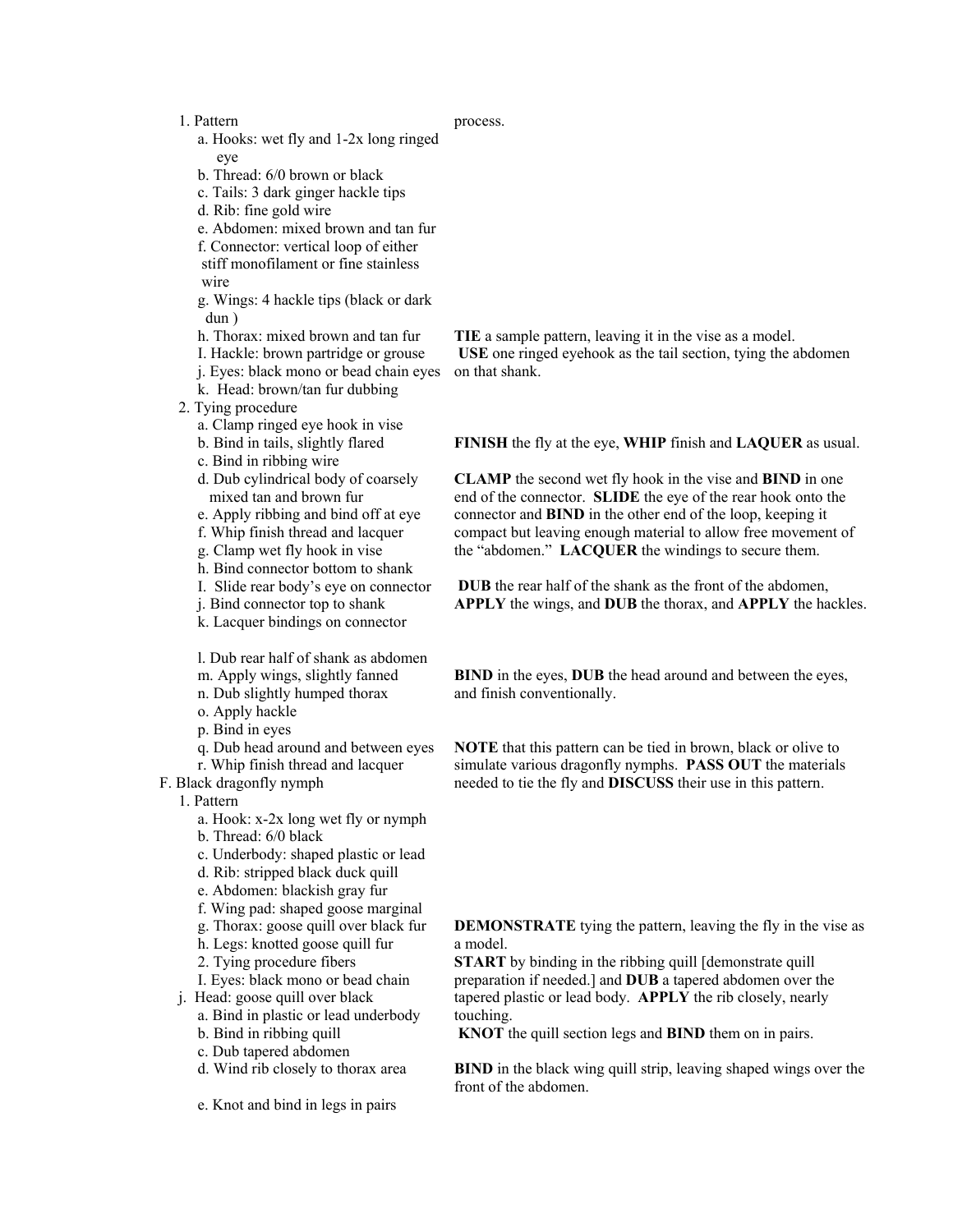f. Bind in black wing quill strip leaving shaped wings over front of abdomen

- g. Dub thorax
- h. Bind in eyes right behind hook eye
- I. Dub between and around eyes,
- leaving thread right behind them
- j. Pull quill strip forward and bind down behind eyes
- k. Carry thread to hook eye
- l. Bind down quill over eye area
- m. Trim excess quill
- n. Whip finish and lacquer
- 3. Variations
	- a. Length and width variations
		- 1) Elongate, narrow nymphs
		- 2) Short, stout nymphs
	- b. Color variations
		- 1) Black, dark gray
		- 2) Dark brown
		- 3) Light brown/olive
		- 4) Dark olive

**DUB** the thorax, positioning the legs in the process.

**BIND IN** the eyes using a cross-whipped approach to keep them in place and **DUB** the head around and between the eyes to form a generous head.

**PULL** a piece of the quill strip forward and **BIND** it down over the eye area, trimming away the excess.

**FINISH** the fly conventionally, lacquering the abdomen as well as the wing cases and head.

**DISCUSS** variations on the same theme to produce other patterns.

These flies should be fished in a fashion that mimics the behavior of the natural flies, rising and falling, in short spurts, or slowly undulating. Experiment to determine the best approach.

V. Fishing them

- A. Dead drift
- B. Active retrieve
	- 1. Hand-twist
	- 2. Short strips
	- 3. Rod lift and strip

# **Summary Activity**

1. Have participants review the series of flies they have tied and critically analyze their technique. Discuss techniques and ways of improving them.

2. Arrange a fishing trip where the nymphs tied in this exercise can be fished, assisting young people with their angling technique.

# **Lesson Narrative**

This lesson includes techniques used to tie stonefly, alderfly, fishfly, dobsonfly, dragonfly and damselfly nymphs. We will be using clipped hackles, deer hair with ribbing materials, wiggle nymphs, quill bodied nymphs, nymphs with lacquered backs, folded wing cases, and eyes made of burned monofilament or lacquered yarn. All of these techniques are transferable to other patterns, but they are used here to teach specific patterns that work for the angler.

# **Fishflies, Alderflies and Dobsonflies**

These nymphs are robust, predatory insect larvae with stout abdominal gills. They are usually located in well-oxygenated water with stone or rubble bottoms, often in riffle areas or rapids. Even where they are abundant, they are seldom seen unless they are sought purposefully, and they appear to be heavily depredated by fish.

# **Tying a Fishfly Larva**

The fishfly pattern selected is a simple one using entirely black materials, yet it is effective in many waters.

Hook: 2x long nymph hooks Thread: 6/0 black Body: black dubbing or yarn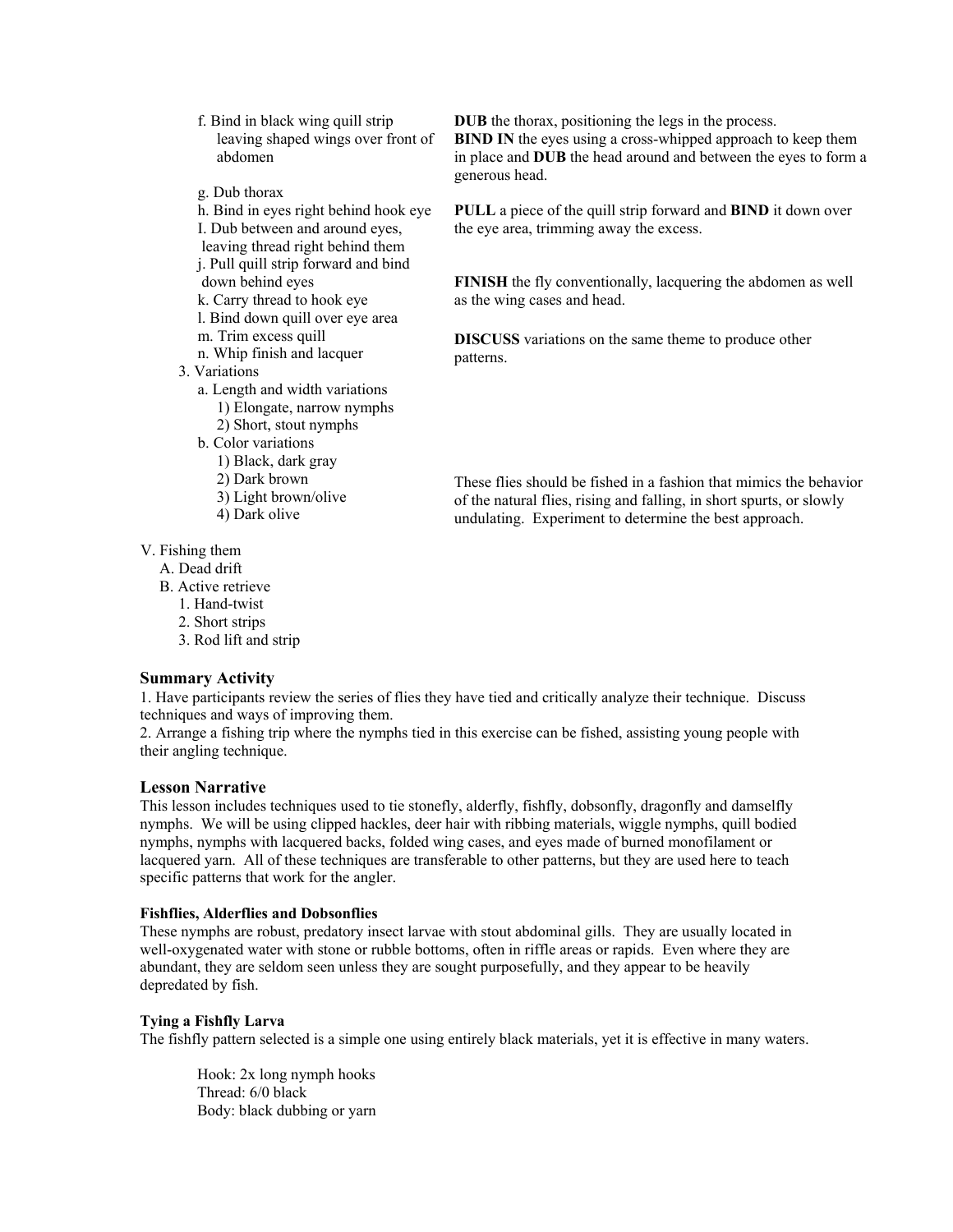Hackle: palmered black, clipped Head: tying thread, lacquered

Start the pattern by binding in a soft black hackle at the end of the shank. Binding it in at the tip produces a more realistic pattern, but tying by the base makes the rear of the fly stronger and more resistant to the teeth of fish. Next bind in a piece of black yarn, like wool or antron. Black angora makes an outstanding pattern as well, and one could substitute chenille if desired. Carry the thread to the head area, and wind the body materials to the head, tying it off there with several wraps of thread. Palmer the hackle to the head in neatly spaced turns, binding it off at the head. Trim away the excess hackle. Wind a smoothly tapered head, whip finish the thread and apply a drop or two of head cement to seal the thread. Using your scissors held flat to the pattern, trim the hackles about two-thirds of the gap width all around.

#### **Tying the Strawman Nymph**

The Strawman Nymph is a relatively old pattern that effectively suggests lighter bodied members of this group of insect larvae. The pattern follows.

Hook: 2x long nymph Thread: 6/0 black Tail: mallard flank Body: clipped deer body hair Rib: amber or yellow floss Hackle: partridge (optional) Head: tying thread, lacquered

Start tying the Strawman Nymph by binding a strip of yellow floss at the rear of the shank as ribbing material. Spin deer hair thinly to fill the shank. Apply the ribbing material, winding it to the head area of the fly. Bind off the ribbing and trim away the excess material. Wind a nicely proportioned head, whip finish the tying thread, and apply head cement to seal the head. Once the lacquer is dry, trim the deer hair so it is about 1/2 the gap width of the hook, tapering it so it is longer at the head than at the tail of the shank.

### **Tying the C. K. Nymph**

This nymph was originated by Virginia fly tier, Chuck Kraft. When I first saw the pattern, I was convinced that he developed it as a means of using some of the waste from expensive materials like grizzly hackle capes and wood duck flank feathers. It uses the long grizzly hackles that are too big and often too soft to be used as dry fly material, clipping them to make them the appropriate length. The tails are best made from the bases of wood duck flank feathers, too soft and webby to make good dry fly wings but just right for this application. The pattern has a very buggy appearance, and it is suggestive of many nymphs. For many years I believed it to be a good imitation of a stick-cased caddisfly, but it proved deadly on trout and bass, even where those animals were not present. It is a pretty good representation of a member of this group with the hackle tips suggesting the gills and legs of the larvae. Regardless of its origin or its intent, this is an outstanding pattern all over the country for a wide variety of fish. My own fishing with it has been mainly for trout and both smallmouth and largemouth bass with a few Atlantic salmon thrown in for good measure. The pattern follows.

Hook: 3x long #8 Thread: 6/0 black Underbody: lead wire, lacquered Tail: wood duck flank Rib: grizzly hackle Body: black wool Head: generous, tying thread

Start tying the C. K. Nymph by winding lead wire to cover the entire shank. Vary the diameter of the lead wire to the conditions. Wind tapered thread ends to the lead wire and bind the wire down with many crisscrossed layers of thread. Lacquer the thread and the lead wire well to prevent forming oxides that can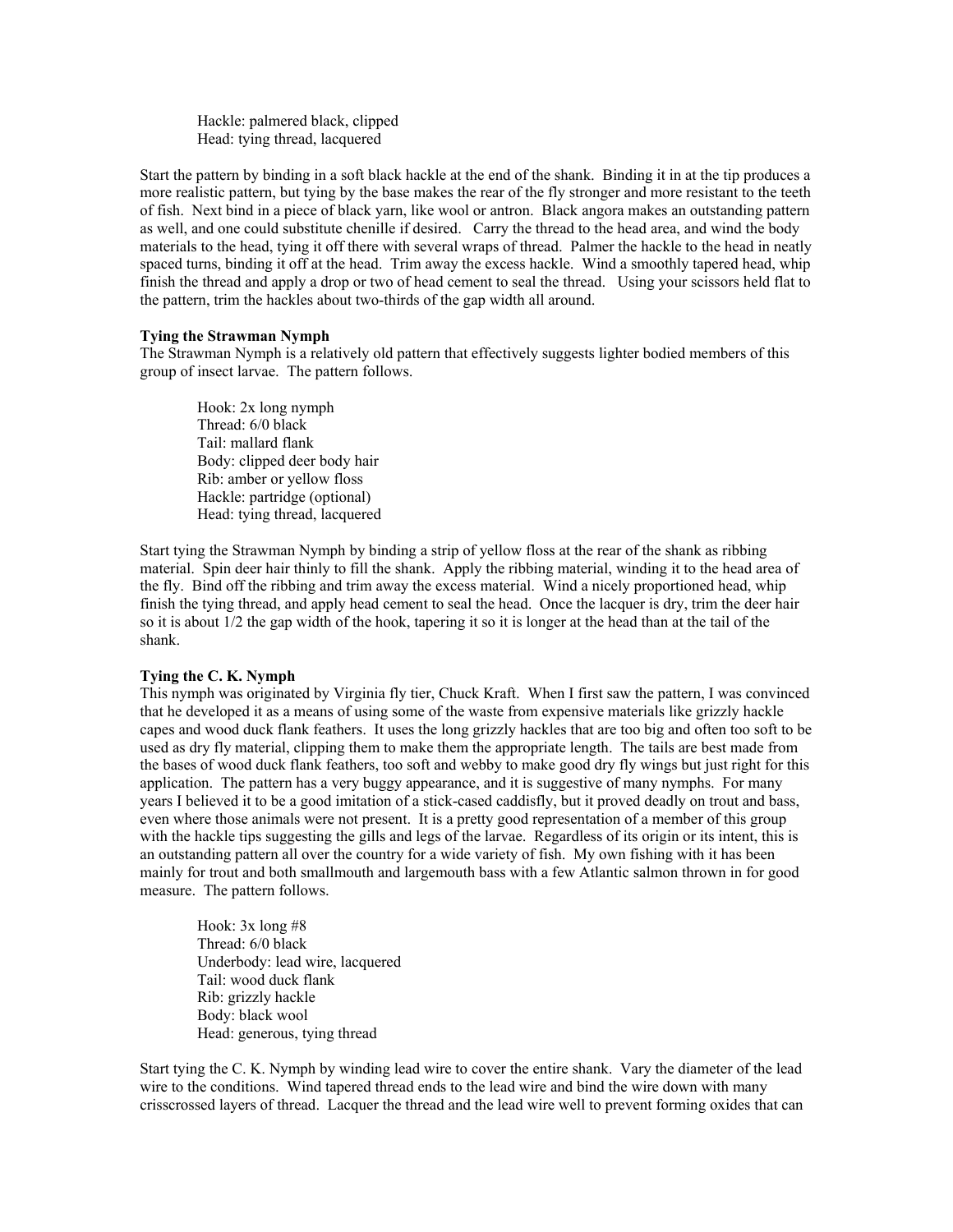discolor the patter. Bind in a short, heavy tail using the softer parts of wood duck flank feathers. Bind in a large grizzly hackle feather. Binding it in at the base provides a stronger and more durable fly, but tying it in at the tip is also acceptable. Bind in a piece of black wool yarn as body material. Carry the tying thread to the base of the head, and wind the wool over it to form the body. Bind it down and trim away the excess material. Spiral the grizzly hackle forward over the wool body as a rib. Take an extra turn at the head, and bind the hackle down. Trim the excess hackle away, then wind a generous head. Whip finish the thread and apply a drop or two of head cement to finish the fly. The pattern may be tied with larger or smaller hooks, but the original was tied on a #8, and it remains very effective.

**Dobsonflies** - Dobsonfly larvae are often called hellgrammites or "dobsons" by anglers. They are frequently quite large, and they are voracious predators on other aquatic organisms. The have large heads equipped with heavy jaws that can inflict a painful pinch. Behind the head is a collar. The abdomen has robust gills along the flanks. Their habitat is similar to that of rubble-dwelling stoneflies, usually in riffles or rapids where water is highly oxygenated. The clamber about the bottom and through openings in the bottom structure searching for prey and hiding from predators. When dislodged from their hold on the bottom by currents or other actions, they lash about vigorously, but they are relatively ineffective as swimmers. These large larvae are very actively sought by fish, and they may be very effective as baits. Flies used to imitate them should be fished slowly along the bottom or actively in the water column. Several patterns can be used to suggest hellgrammites, including the black wooly bugger.

## **Tying a Black Wooly Bugger**

Most anglers would consider the wooly buggers to be excellent searching patterns that suggest but do not imitate any specific insect, annelid or fish. Others would content that they imitate "stonecats" or madtoms, leeches or perhaps hellgrammites. Regardless of their imitative value, the black wooly bugger will do an excellent job of attracting hits from fish where hellgrammites are found. The pattern follows.

Hook: 2x-3x long Thread: 6/0 black Tail: black marabou short Hackle: black as rib Body: black chenille Head: tying thread, lacquered

Start tying the pattern by attaching the thread near the bend of the hook. Bind in a shank length marabou short as a tail. Trim the butts if necessary, and bind in a soft black hackle over the tail. Bind in a piece of black chenille over the tie down area, and carry the thread forward to the shoulder area. If desired, the fly may be weighted with a few turns of lead wire, binding it in place a lacquering over it if this option is used. Wind the black chenille to shoulder, binding it off and trimming it carefully at the head. Wind the hackle over the body as a rib in tight, but open turns. Bind the hackle off at the head and trim the excess hackle away. Wind a modest head, apply a whip finish, and lacquer the head to finish the fly.

#### **Tying a Hellgrammite**

This pattern is originated as an imitative hellgrammite.

Hook: 3x-4x long #8 - #4 Thread: 6/0 black or dark brown Tail: brown marabou clipped short Underbody: stiff plastic strip Body: dark brown dubbing Back: dark mottled turkey quill Rib: fine oval tinsel Gills: silvery gray floss, cross-whipped in place Thorax: dark brown dubbing Hackle: brown partridge Collar: dark brown turkey quill Head: large, quill over dubbing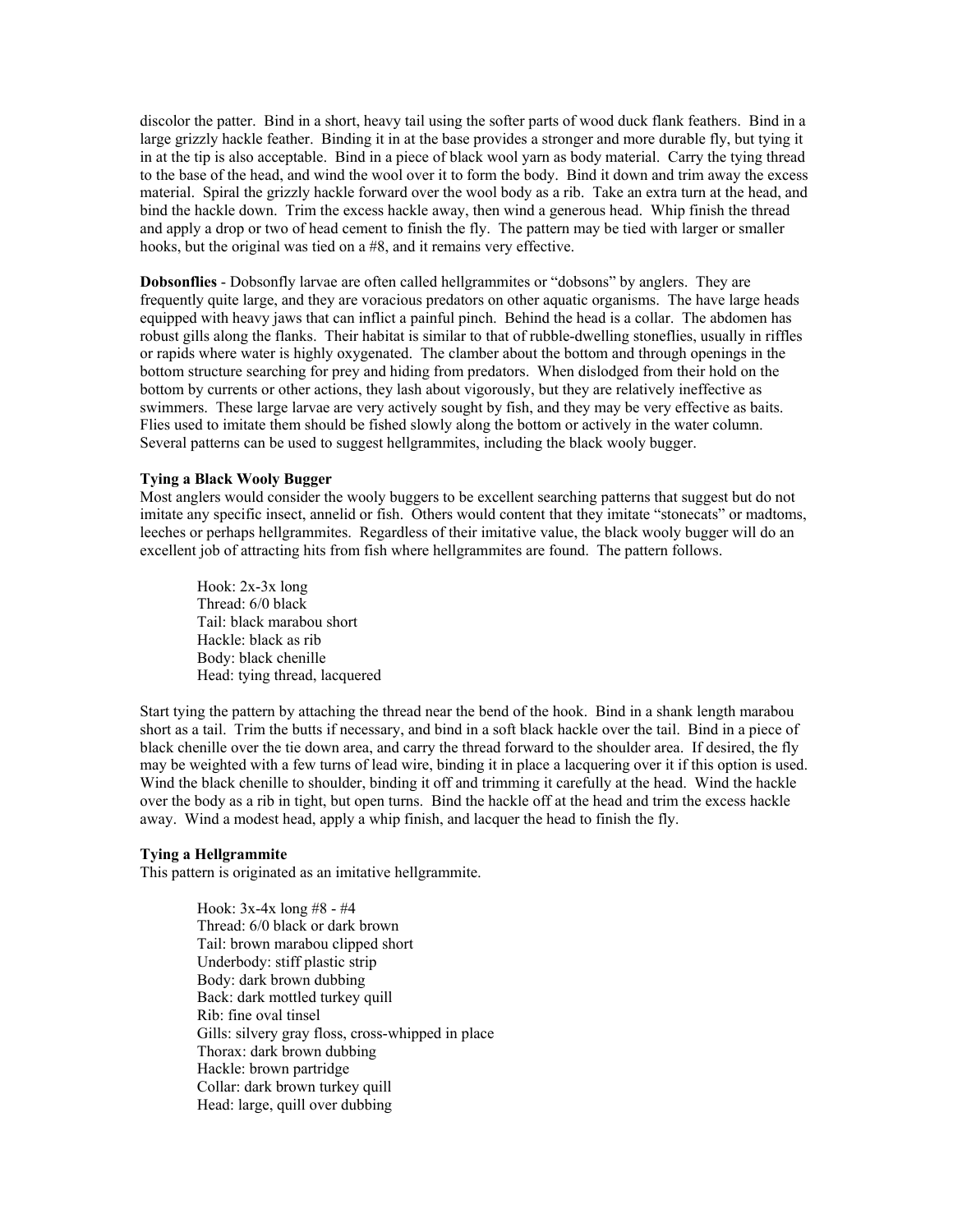The tying process starts with preparation and application of a tapered plastic strip as an underbody. The underbody is bound in place with thread and anchored with a cyanoacrylate glue. Once the underbody is in place, a short, stout tail of brown marabou is bound in and clipped. Next, several pieces of silvery gray floss are bound in place, spaced out along the abdomen. A slip of dark, mottled turkey quill is clipped from the feather and treated with a few drops of vinyl cement or artist's spray fixative. Once prepared and dry, the strip is bound in at the tail with the underside up. Fine oval silver tinsel is bound in for ribbing, and the body is dubbed to the thorax being careful to avoid tying down the gills. The back is pulled forward over the abdomen and bound in at the collar, then ribbed with the tinsel, again avoiding binding down the gills. Next, the turkey quill is held back toward the tail and bound in place. A brown partridge hackle is bound in place before dubbing a heavy ring of dark brown raccoon dubbing. The hackle is wound to the back of the head and trimmed at the top to suggest legs. The turkey quill is pulled forward over the collar and bound in before being tied back as before. A ball of fur is dubbed on the hook as the foundation for the head, and the quill is pulled forward to cover it as well. Binding off the turkey quill at the eye, it is trimmed closely before whip finishing the head and completing the fly as usual. The floss strips are trimmed to form stout gills after the fly is completed.

#### **Stoneflies**

Stoneflies are a diverse group of insects including both predatory and herbivorous larvae with long tails, an elongated abdomen, axillary gills (gills at the bases of the legs), two sets of wing pads and large heads. The sizes and colors are variable, with some species being drab and others with brilliant colors. Their habitat also is varied, but they require well-oxygenated water. Some burrow deep into the gravel of rivers or their aquifers. Others clamber among the rubble of riffles and rapids. They are more diverse and abundant in cold-water streams. Stonefly nymphs are tied using several methods, including fur-bodied, quill-bodied, chenille-bodied, and woven-bodied nymphs using a variety of materials. Both suggestive patterns and some that need to be isolated from other flies to keep them from eating them are effective fish catchers.

#### **Tying a Little Yellow Stone**

This pattern can be effective for a wide variety of yellow to amber stonefly nymphs, and it can be marked with a permanent marker to create a mottled effect as well. It is an example of a fur bodied stonefly nymph and embodies the techniques used in tying that class of patterns.

Hook: 3x long #14-18 Thread: 6/0 amber or pale orange Tails: yellow goose or turkey biots Rib: brown buttonhole thread Body: sulfur seal or similar dyed fur Thorax: roughly dubbed body material Wing case: mottled turkey quill slip, lacquered Hackle: dyed yellow partridge Head: folded wing case material with brown yarn or monofilament eyes

To tie this pattern start by attaching the thread at the rear of the shank and dubbing a small ball of fur. Strip a pair of yellow biots (fibers from the leading edge of a flight feather from a goose, duck or turkey) from the quill, and bind them in place in front of the dubbing ball, splitting the tails and leaving them rather long. Bind in a piece of brown buttonhole twist thread as a rib, and dub a tightly wound body of sulfur yellow seal fur or a similar fur to the thorax area. Bind the dubbing off and wind the ribbing material evenly to the thorax before binding it off and trimming it closely. Prepare a slip of mottled turkey quill (dyed yellow or natural), coat it with vinyl cement or spray fixative and bind it in place with the underside up and the tips to the rear of the hook. Bind in a prepared partridge hackle and dub a rough thorax of the same material used for the abdomen. Wind the hackle over the thorax tightly, binding it off and trimming the excess. Using a dubbing needle, fold the wing case material forward at about the midpoint of the shank and bind it down at the head area. Form the second wing case like the first, but fold it about half way down the first wing case, binding down the end near the eye of the hook. Bind in a pair of black monofilament eyes or a piece of black yarn, cross whipping it in place behind the eye; and dub a small amount of fur over the head area. Fold the excess wing material back over the head and bind it down with a ring of tying thread. Whip finish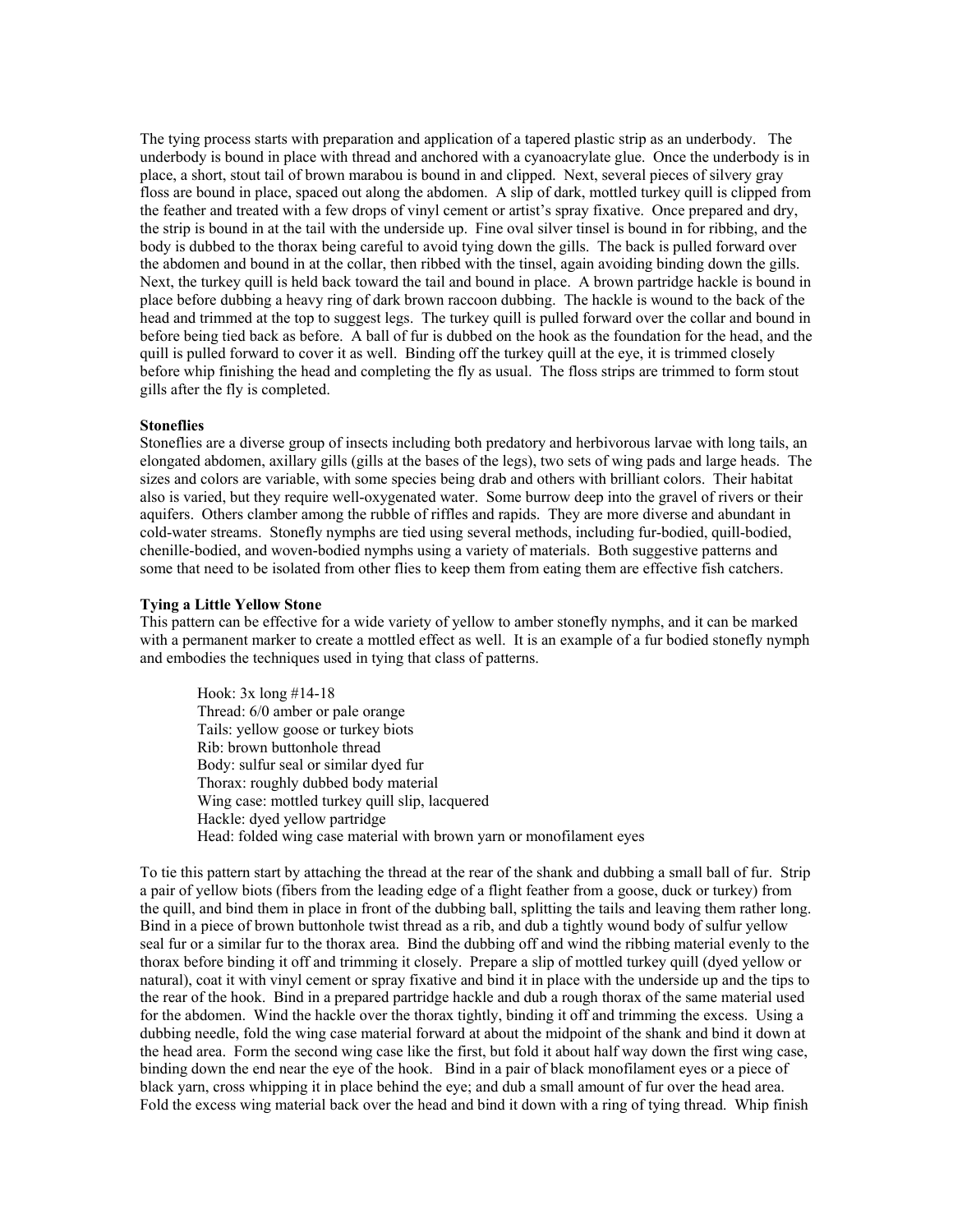the thread at the collar, then trim the eyes nearly flush with the head before lacquering the eyes, head, and collar.

## **Tying an Early Dark Stone**

One of the earliest flies to hatch in many areas is a small dark stonefly. While there is seldom a significant amount of surface feeding on these species, the nymphs are often taken as the rise toward the surface.

Hook:  $2x \text{ long}, \#16$ Thread: 6/0 black Tail: black goose or turkey Abdomen: sooty dubbing Ribbing: stripped peacock Wing case: goose wing slip Thorax: sooty dubbing Hackle: soft black hen Head: tying thread, lacquered

As in the previous pattern start by dubbing a tiny ball of fur at the rear of the shank and attaching a pair of flared tails in front of the fur ball. Prepare a peacock eye herl and bind it in by its tip for ribbing material. Using a dark mole or similar sooty gray dubbing, form a tightly wound, tapered body to the thorax. Apply the peacock quill ribbing closely, leaving only a small amount of the dubbing showing between turns. Bind the rib off at the shoulder and trim the excess. Notch a treated goose wing quill slip and bind it in over the front half of the body to form the rear wing case. Bind in a hen hackle and dub a rough thorax to right behind the eye. Wind the hackle forward to the head area, and bind it in place. Trim the fibers from the top of the thorax, leaving them at the sides and bottom only. Apply a second notched strip of goose quill, allowing it to extend over the thorax and the base of the rear wing. Note that the wings can also be formed as they were in the previous fly by folding the quill strip. Form a small head, whip finish the thread, and lacquer the head and abdomen.

#### **Tying Bird's Stonefly #1**

Bird=s stoneflies are old patterns that have proven successful in suggesting or imitating large stonefly nymphs, like the salmon flies. The pattern for Bird's Stonefly #1 is listed below.

Hook:  $3x - 4x$  long Thread: primrose or yellow 6/0 Tail: gray turkey wing fibers Body: dark muskrat dubbing Rib: yellow silk floss Wing case: clear plastic strip Thorax: peacock herl Hackle: gray hen at sides only Head: yellow tying thread

Start by dubbing a small ball of muskrat fur at the rear of the shank and binding in a pair of turkey wing quill fibers, leaving them long and divided. Bind in the yellow floss ribbing and dub a generous and rough abdomen to the thorax. Apply the ribbing, bind it off and trim the excess material. Bind in a clear plastic strip as a wing case, leaving it hanging to the rear of the hook. Bind in a gray hen hackle for legs and several pieces of peacock herl. Carry the thread forward to the throat, and wind a heavy peacock herl thorax. Wind the hackle to the throat in open turns, binding off the tip and trimming the excess. Trim the hackle fibers off the top of the shank, leaving them on the sides and underside only. Pull the plastic strip forward, bind it off and trim in carefully. Wind a well-proportioned head, whip finish and lacquer.

Bird's Stonefly #2 is tied in the same fashion. The pattern follows.

Hook: 3x -4x long Thread: orange 6/0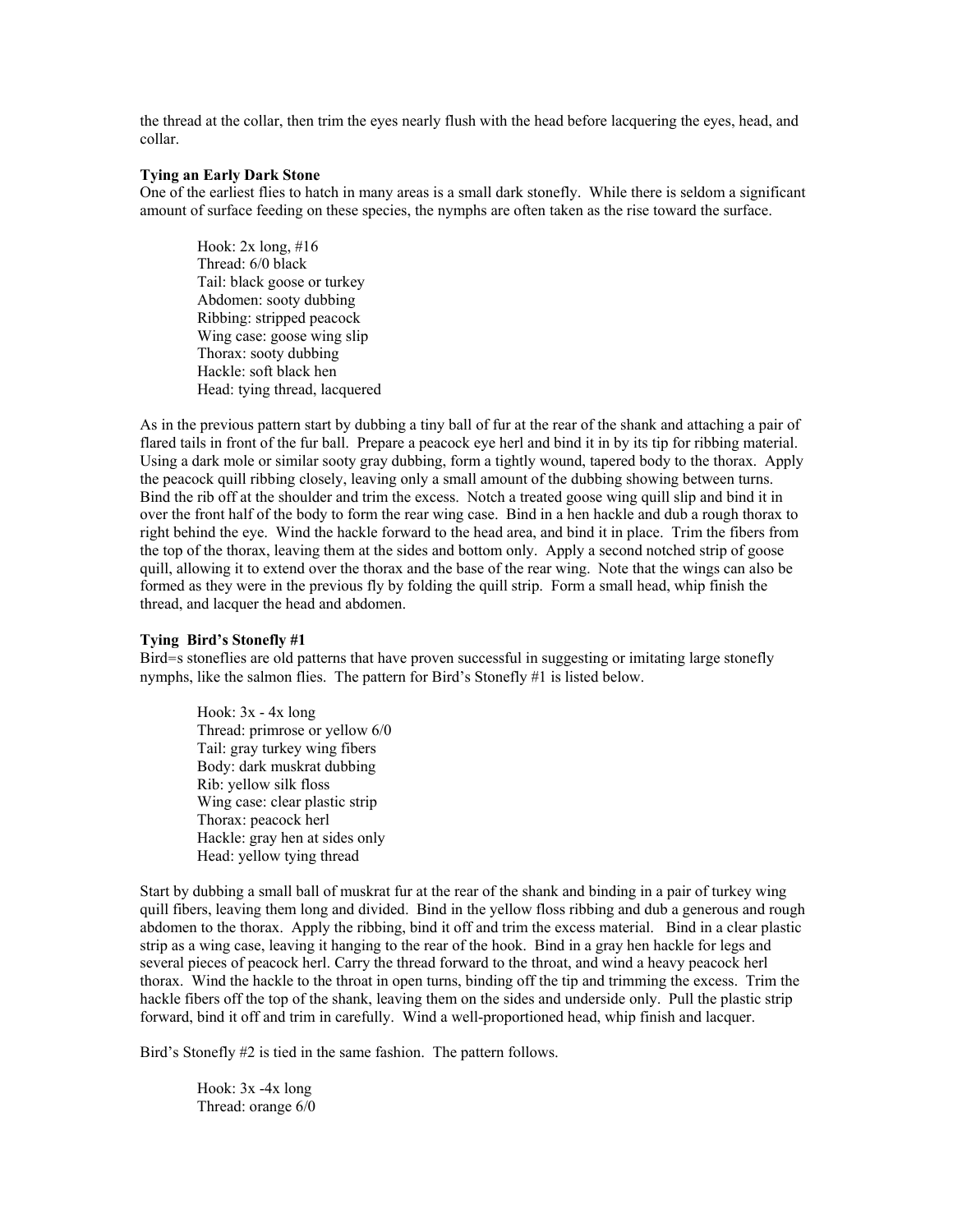Tail: dark brown turkey quill Abdomen: dark brown fox fur Rib: orange silk floss Wing case: clear plastic strip Thorax: peacock herl Hackle: soft brown hen at sides only Head: orange tying thread

### **Tying the Montana Nymph**

The Montana nymph is an example of a chenille bodied stonefly nymph. The pattern is listed below.

Hook:  $3x - 4x$  long Thread: 6/0 black Tail: soft black hackle fibers Abdomen: black chenille Wing case: black chenille Thorax: yellow chenille Hackle: long soft black hen Head: large of tying thread

The tying process for this pattern begins with attaching a clump of long, soft, black hackle fibers as a tail. Next bind in a piece of medium black chenille and carry the thread forward to the thorax area. Wind the chenille to the thorax, forming a smooth, cylindrical body. Double the remaining black chenille (or bind in two pieces of black chenille) and bind it back to be used as a wing case. Bind in a long, soft black hackle and a piece of yellow chenille and carry the thread forward to the throat. Wind the yellow chenille forward to the throat, forming a thorax. Bind it off and trim the excess material away. Wind the hackle in open turns to the shoulder, binding it off and trimming the excess material closely. Pull the two pieces of black chenille forward as a wing case and bind them down at the shoulder. Trim the wing case material and form a head, finishing the fly in the usual manner.

### **Tying a Hardback Nymph**

Hardback nymphs can be used for a wide variety of species, but they are effective as stonefly patterns. They form a class of nymphs and may be tied in a wide variety of color variations. The pattern suggested here is a yellow and black hardback that suggests a similarly colored stonefly nymph.

Hook: #12 - 18 regular to 2x long Thread: black 6/0 Tail: soft black hackle fibers Body: yellow dubbing, saturated with lacquer and squeezed flat with pliers (black on back) Hackle: soft black at sides only Head: tying thread, lacquered

Most of the tying procedure for these patterns are conventional ones we have practiced in previous patterns. The tail is bound in at the rear of the shank using a small clump of soft black hackle. The body is dubbed so it tapers on both ends. The rear of the abdomen and the front of the thorax are about the same size, with the heaviest dubbing at the rear of the thorax. Once the body is dubbed, it is saturated with clear lacquer, vinyl cement or head cement and squeezed flat with a pair of smooth-jawed pliers. This will leave a dorsoventrally flattened body somewhat wider than the dubbed body. Once the body has dried, paint the upper surface with black lacquer. Apply a couple turns of black hackle, binding it off, trimming the excess, and trimming the fibers top and bottom to leave only fibers on the sides. Form a head and finish in the conventional manner.

### **Tying Woven Stonefly Nymphs**

Several types of woven nymphs have been developed to suggest the flattened, two-tone bodies common to stonefly nymphs. A variety of materials can be used, including dubbed fur, yarn, floss, plastic tubing,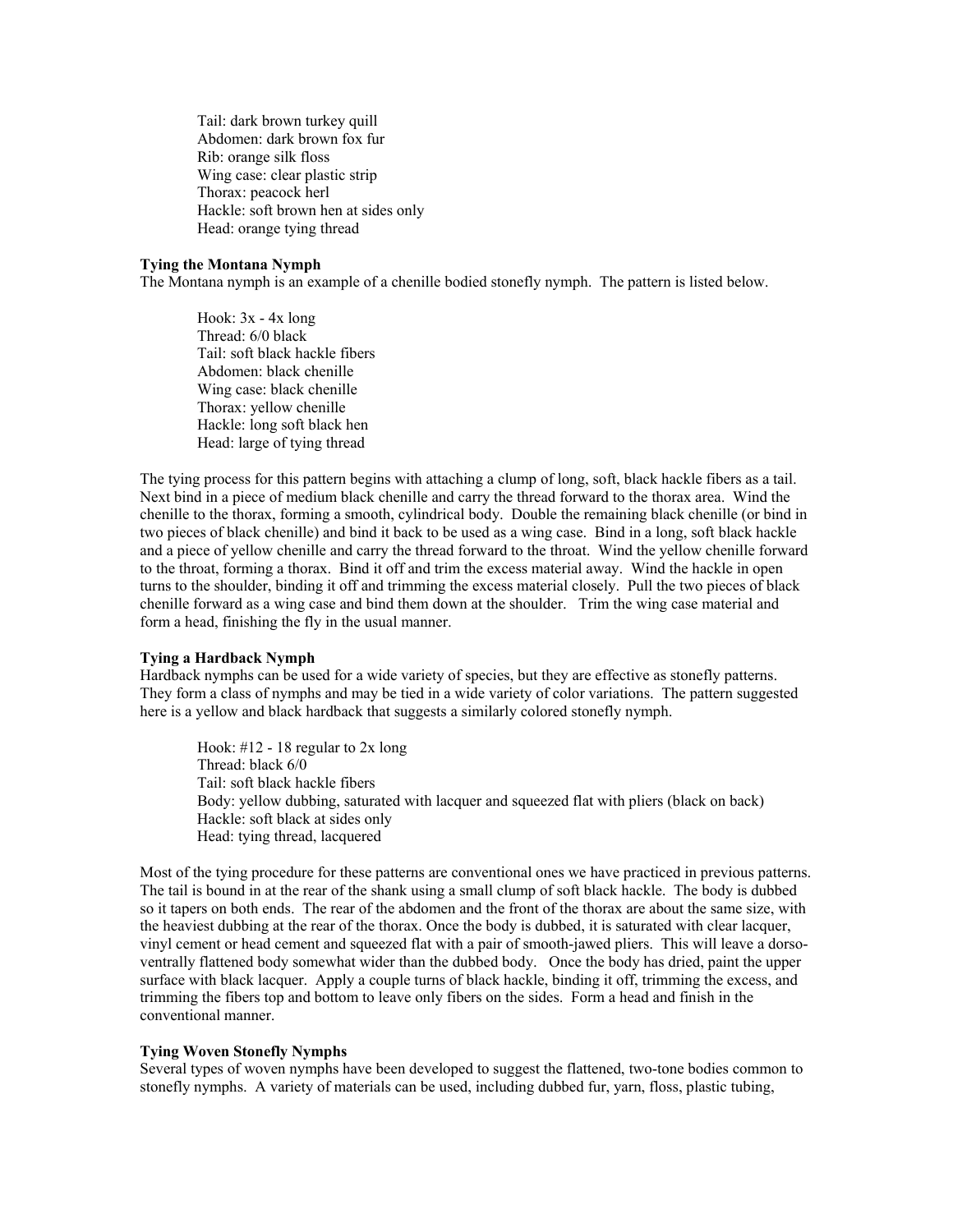plastic lace material, bug skin or dental dam - all in combinations to fit the needs. Two basic weaving methods are used. Both methods start with the materials bound on either side of the shank.

In the looped method, the belly strand is brought under the hook to meet the back strand. The belly strand is looped over the back strand, from the rear to the front of the fly, continuing the process to the thorax and binding both pieces off there before going on to the remainder of the tie. In the knotted method, the materials are tied together with a simple overhand knot. The knot is slid back over the hook with the location of the knot alternating from one side to the other until the abdomen is filled. Each knot is pulled tight as it is made, and errors are corrected simply by untying the knot and repositioning it to get the materials as desired. As with the looped method, the materials are tied off at the thorax before the materials are clipped.

#### **Tying a Mottled Orange-brown Stonefly Nymph**

This pattern is tied with either yarn or dubbed fur strands, and it features mottling applied with a finetipped, permanent marker.

Hook: 2x or 3x long nymph Thread: orange 6/0 Tail: yellow turkey quill fibers Back: dull orange yarn or dubbed fur Belly: yellow yarn or dubbing Wing case: dyed yellow mottled turkey Thorax: yellow dubbing Hackle: partridge dyed yellow Head: tying thread, lacquered

Start the pattern by dubbing a small amount of the back material in a ball at the rear of the shank. Bind in the tails leaving them long and divided. (On larger ties, the addition of a plastic underbody to present a wide, flattened appearance is suggested.) Bind in the body materials with the belly materials along the near side and the back materials on the far side of the shank. Weave the back and belly strands forward to the thorax, binding them off with thread. Bind in a prepared strip of dyed yellow or amber mottled turkey quill for a wing case and a yellow dyed partridge hackle for legs. Dub a heavy thorax of yellow fur, and wind the hackle forward, binding it off at the shoulder. Fold the quill strip over a dubbing needle about a quarter of the way back on the abdomen. Bind it down at the shoulder and repeat the process about halfway back on the abdomen. Trim the excess material and form a modest head, finishing the pattern in the conventional manner.

#### **Tying a Larva Lace Stonefly Nymph: a Yellow and Black Stone**

This pattern introduces the fine tubing sold as ALarva Lace@ and is adaptable to either the looped or knotted methods of forming a woven body. For larger flies, a tapered plastic under body should be glued to the shank and secured with cross wraps of thread before starting the pattern itself. Alternatively, Apontoons@ of lead (or other) wire can be bound to the sides of the shank to give it a wide, thin appearance.

Hook: 2x -3x long nymph Thread: 6/0 black Tail: yellow goose fibers Underbody: muskrat fur over a plastic form or excess body materials Belly: yellow larva lace Back: black larva lace Wing case: mottled turkey slip Thorax: amber seal fur Hackle: dyed yellow or brown partridge Head: tying thread, lacquered

If desired, attach a tapered plastic strip as an underbody using cross wraps of tying thread and a CA adhesive. Alternatively, bind in the ends of the body materials along the sides as pontoons to widen the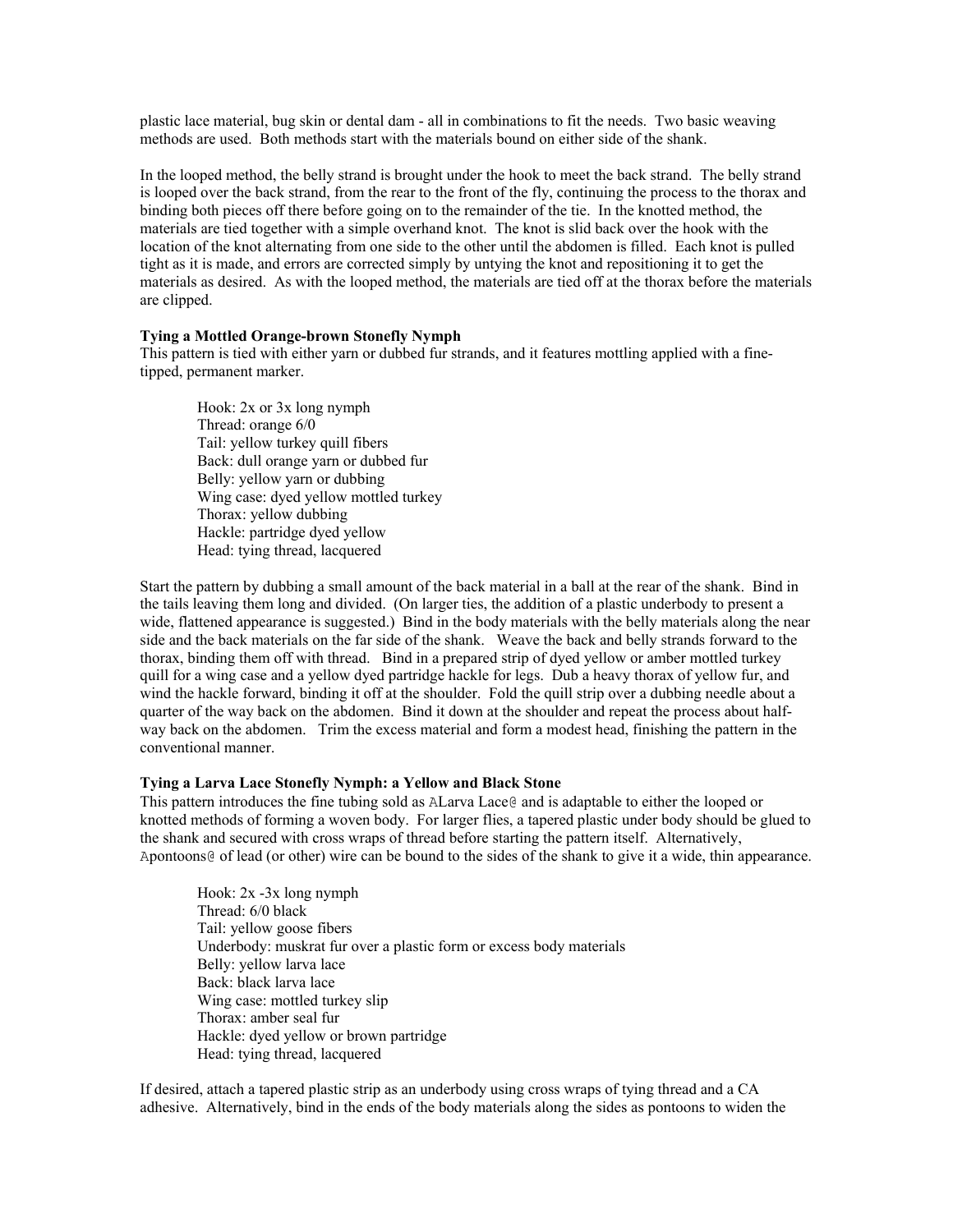base for the body. As in the previous pattern, form a small ball of dubbing at the rear of the shank and attach the tails so they are long and split. Attach the body materials along the sides, one color on each side. Wind a single turn of the back material behind the tails, then one turn in front of them to set them in place. Using either weaving technique, weave the body to the thorax. Bind off the body materials securely and attach a dyed turkey wing quill slip as a wing case. Bind in a brown or dyed yellow partridge hackle centered on the thorax with the tip to the rear and the underside up. Dub an amber seal fur (or similar material) thorax, binding it off at the shoulder. Pull the hackle forward and bind it securely in place with the fibers extending equally to the sides. Form the rear and front wing pads as above. Bind in small mono eyes or a small piece of black yarn tied perpendicular to the shank. Pull the quill forward over the eyes, bind it down and trim it flush with the eyes. Wind a head, whip finish and lacquer the thread. Trim the yarn just slightly wider than the quill and apply a drop or two of lacquer to each side to simulate compound eyes.

### **Damselfly and Dragonfly Nymphs**

 Damselfly and dragonfly nymphs are predatory larvae with relatively large heads and eyes. Their nymphal wings are obvious and the body shapes are variable with the species. Damselfly nymphs are generally long and slender in appearance with bodies that are nearly cylindrical in cross section. They have three terminal gills that are quite obvious, and they swim with a vertical lashing motion. Dragonfly nymphs are generally much more robust, although they may be relatively long and slender or short and stout. They have internal anal gills, and they are able to jet through the water quite quickly using a stream of water forcibly ejected from the anus. Both dragonfly and damselfly nymphs can be seen in a variety of tan, olive, brown and nearly black colorations.

### **Tying the Olive Damselfly Nymph**

The olive damselfly nymph is tied in the conventional manner on a single, long-shanked hook. It is an excellent pattern for still waters where damselflies are common, and may be excellent for nearly all species of fish in those habitats. The pattern follows.

Hook: 2-3x long nymph hook Thread: 6/0 olive or black Tail: 3 olive hackle points Rib: fine gold wire Abdomen: olive dubbing Wings: 4 brown hackle points Thorax: olive dubbing Legs: olive partridge or teal Eyes: olive mono eyes Head: tight olive dubbing

Tying starts with the application of three olive hackle points at the rear of the hook, flared to simulate the gills of the natural insect. Bind in a piece of fine gold wire as ribbing material and dub a slightly tapered body nearly to the shoulder. Wind the ribbing to the thorax area and bind it off. Bind in four brown hackle tips vertically at the rear of the thorax with the tips slightly flared or fanned horizontally. Trim the butts of the hackle tips away and dub a slightly enlarged, short thorax. Bind in an olive partridge hackle or a soft olive hen hackle at the front of the thorax, pulling the hackles down and back and binding them in place. Apply a pair of mono eyes or bead chain eyes in front of the thorax. Apply a drop of CA cement to lock them in place, and wind over and between them with olive dubbing to form an enlarged head. Form a small thread head, whip finish and apply head cement to finish the fly.

#### **Tying a Brown Damsel Wiggle Nymph**

Wiggle nymphs impart a swimming motion to the fly and may be very effective in some situations. Two methods are commonly used for these patterns. One uses a piece of fine wire for the tailpiece and a short shank hook for the front piece. The second one, elected here, uses a pair of hooks: a ringed eyehook for the tail and a standard wet fly hook for the head. The connection between the two hooks is made using a short piece of fine stainless steel wire or heavy monofilament, permitting the tailpiece to move freely. This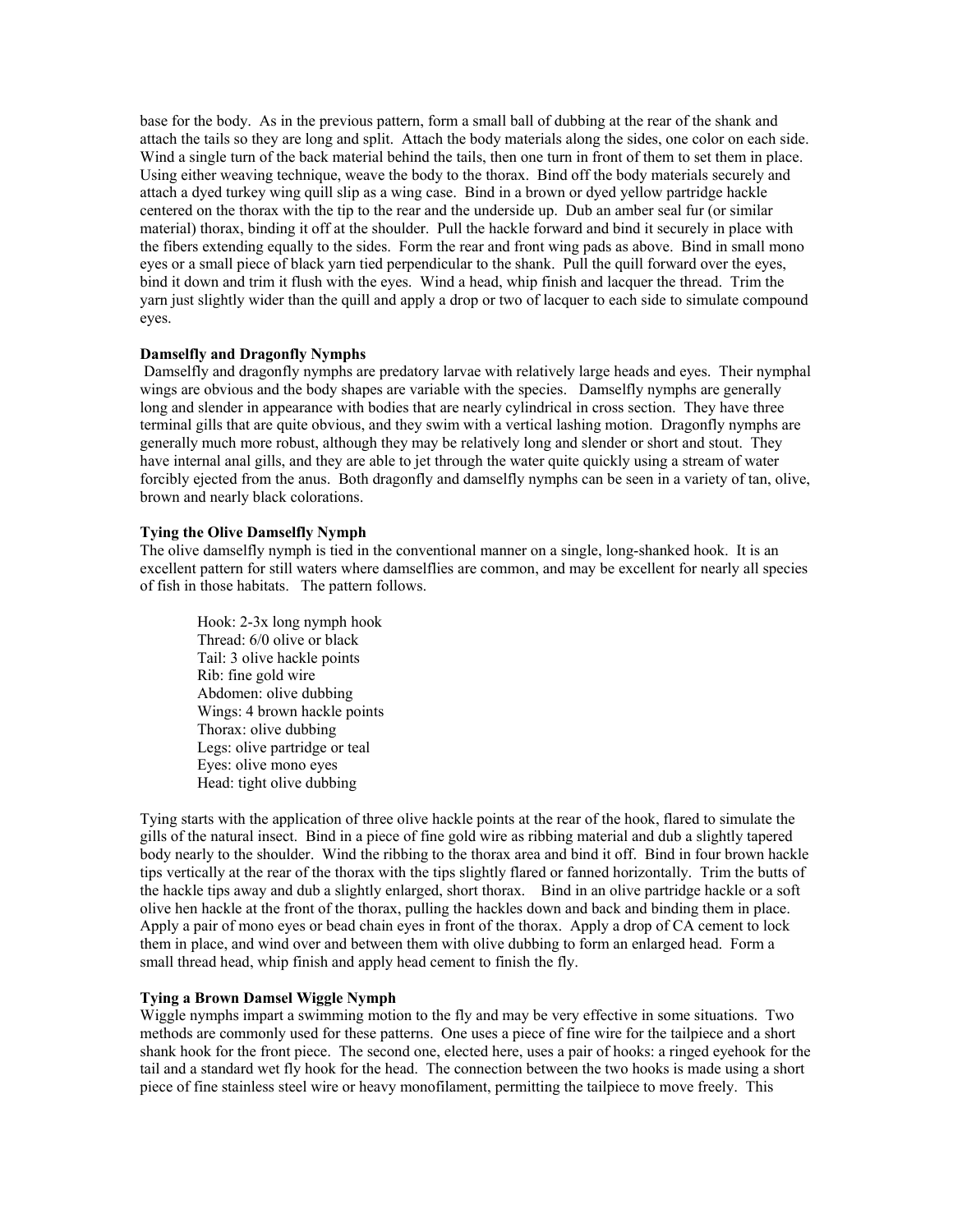pattern can be used for a wide variety of damselfly and larger mayfly nymphs by modifying some of the pattern elements. The pattern for a brown damselfly nymph is listed here.

Hooks: wet fly and 1-2x long ringed eye Thread: brown or black Tails: 3 dark ginger hackle tips Rib: fine gold wire Abdomen: mixed brown and tan fur Connector: vertical loop of either stiff monofilament or fine stainless wire Wings: 4 hackle tips (black or dark dun ) Thorax: mixed brown and tan fur Eyes: black mono or bead chain eyes Head: brown/tan fur dubbing

To start the pattern, clamp the ringed eyehook in the vise and bind in the three brown hackle points so they flare out representing the gills of the nymph. Bind in the ribbing wire and dub a slightly tapered body of coarsely mixed tan and brown fur. Leave the dubbing somewhat rough to lend an illusion of translucency. Apply the ribbing material and bind it off at the eye before whip finishing the rear portion of the tie. Clamp the wet fly hook in the vise and wrap the shank with thread. Lay a piece of stiff monofilament on the shank and bind it down, bending the forward tag and wrapping over it to secure the material in place. Slide the rear hook onto the monofilament until its eye is almost touching the shank of the front hook. Bend the monofilament into a tightly compact loop and bind it down. Bend the tag backward and wind over it to secure it in place. Lacquer or cement the bindings and the connector to secure it in place. If desired, wind a few turns of lead wire on the shank of the forward hook, bind it down and lacquer it. Dub the rear half of the shank as the abdomen, ribbing it with fine gold wire or oval tinsel. At about the midway point, bind in four dark dun or black hackle tips as the nymphal wings. Dub slightly humped thorax before binding in the eyes and winding dubbing material around and between them to create an enlarged head. Whip finish, and lacquer the head in the normal fashion. Short strips of the line will cause the fly to dart. On the pauses, the forward part of the body will drop, trailing the tail portion behind it. This creates the up and down swimming motion of a damselfly nymph and often provokes savage strikes.

### **Tying a Black Dragonfly Nymph**

This pattern was selected as an example of one method of tying a dragonfly nymph. It can be used with all types of dragonfly patterns, but you must adjust the proportions and the hook length to the fly. In this case, the pattern is about equally divided between abdomen and the stout thorax and head. Dragonfly nymphs can be dragged slowly along the bottom or darted through the water with short strips.

Hook: x-2x long wet fly or nymph Thread: 6/0 black Underbody: shaped plastic or lead Rib: stipped black goose quill Abdomen: blackish gray fur Wing pad: shaped goose marginal Thorax: goose quill over black fur Legs: knotted goose quill fibers Eyes: black mono or bead chain Head: goose quill over black fur

The pattern is begun by binding in a shaped underbody to form the foundation for the fly. Generally, it should taper to the front of the abdomen, be parallel through the thorax, and have a slight reverse taper on the head. The underbody should be lashed in place with crossed wraps of thread, and glued with a good CA adhesive. Once the underbody has dried and is firmly fixed in place, the thread should be carried to the rear of the shank. Prepare a strip of goose wing quill by nicking the rachis (the central, plastic-like portion of the feather) from a natural Canada goose wing feather or a dyed black goose wing feather with a razorblade or a knife. The hard, surface layer is grasped with tweezers or a pair of forceps and peeled back. If too much of the foam-like central part of the feather adheres, scrape it with a knife blade or razorblade to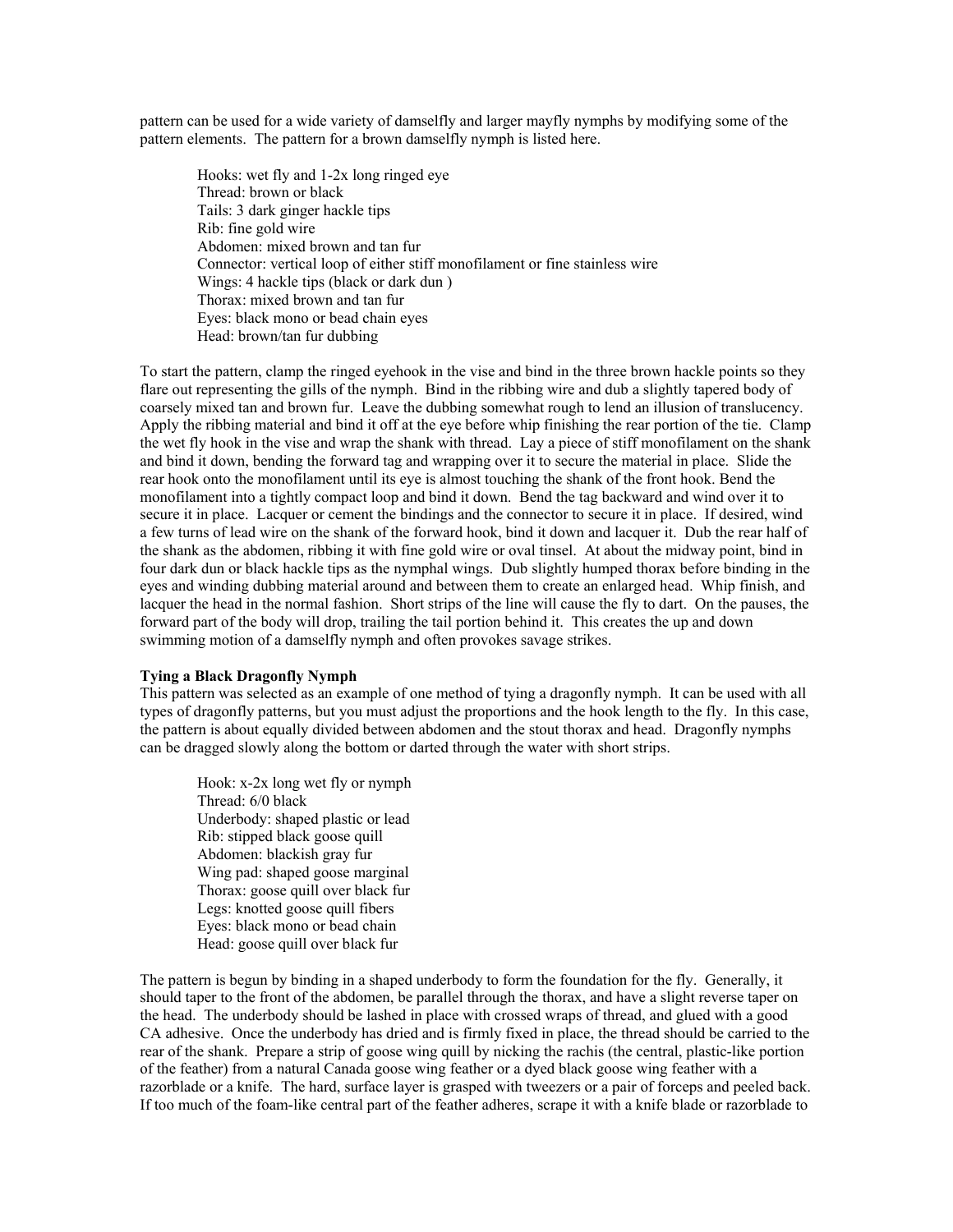remove the material, leaving a thin, dark, translucent strip that is tapered from tip to base. Bind in the quill strip by its thin tip and let it hang behind the fly. Dub the abdomen with sooty gray fur, following the taper of the underbody. Wind the rib closely to thorax area, leaving only a thin line of dubbing between the quill wraps. Bind off the quill strip at the rear of the thorax, and trim the excess away. (You may want to save it for another pattern.) Knot six goose wing fibers about half-way down the fiber and bind them on the shank in pairs with the rear legs directed back, the middle ones to the side and the front ones slightly forward. Prepare a strip of goose wing quill by clipping a piece from the wing feather and using either vinyl cement or spray fixative to bind it together. Shape the wings by clipping a v-notch in the center and tapering the outside edges. Set the wings in place, overlapping the front portion of the abdomen, and bind them in place with several turns of thread, and pulling the strip back over the body. Dub the thorax heavily, using turns of dubbing to separate and position the legs. Bind in the eyes right behind the hook eye, cross whipping them in place and applying a drop of CA cement to secure the wraps. Return the thread to behind the eyes, and pull the quill strip forward, binding it down over the thorax. Dub the area between and around the eyes to form a robust head, then pull the black quill forward and bind it in place with several turns of thread in front of the eyes. Trim away the excess quill material, wind a small band of thread to cover the area, whip finish and apply a drop or two of head cement to the windings. Complete the fly by applying head cement to the goose wing quill strip used for ribbing the abdomen.

Variations on this pattern include both short, stout nymphs and longer more streamlined ones. They may be tied in black, dark gray, dark brown, light brown, light olive and dark olive. All of them can be effective at some times and locations. Note that the longer types of nymphs tend to be widest about two-thirds of the way up their abdomens from the rear, narrowing into the thorax and becoming wider again at the head. Remember these species tend to be most abundant in relatively still or slow moving areas.

#### **Fishing Them**

These nymphs are mostly clambering or burrowing species, or species that only attempt to swim when dislodged from their hiding places. Many of them will writhe or lash about when suspended in the water column, either to escape their nymphal skin upon hatching or to seek shelter. Damselfly nymphs swim with a vertical lashing motion that can propel them through the water fairly quickly, and dragonflies can jet through the water quickly when disturbed. These jetting movements are relatively short but quick.

All of the nymph fishing techniques discussed earlier are useful with these patterns as well. Dead drifted nymphs can often prove attractive to fish, but adding a bit of stripping movement or rod action to the drift may produce more strikes. Generally, a hand twist retrieve or a series of short, sharp strips will suffice for most of the flies presented here. Occasionally, using a sweep of the rod and a stripping motion to bring the fly toward the surface at the end of a cast can bring aggressive strikes from the fish in the area.

Expect solid takes on large nymphs like dragonflies and hellgrammites. Fish seek them actively and are used to hitting them hard, both to prevent being bitten back and to avoid competition from other fish for the big food items. In still waters, dragonflies and damselflies fished around and among vegetation can often be the ticket for good action on the long rod.

### **Exhibit or Sharing Suggestions**

- 1. Prepare a poster, models or photographs to show the steps in tying one of the nymph patterns listed.
- 2. Study pattern books or tying magazines to locate other types of nymphs that imitate the types of larvae presented in this lesson.
- 3. Prepare a method demonstration on tying a pattern of your choice.

4. Prepare a photographic story of tying one or more nymphs from the beginning of the tying process to fishing them.

5. Record your tying and fishing experiences in a journal. Share that journal with others in an appropriate setting.

6. Make a series of flies and fly pattern cards that can be exhibited at a fair or similar gathering.

7. Try variations of these nymphs that are designed to suggest natural insects you have observed. Fish them to see how they work and compare them to established patterns. Share your results with friends or your group.